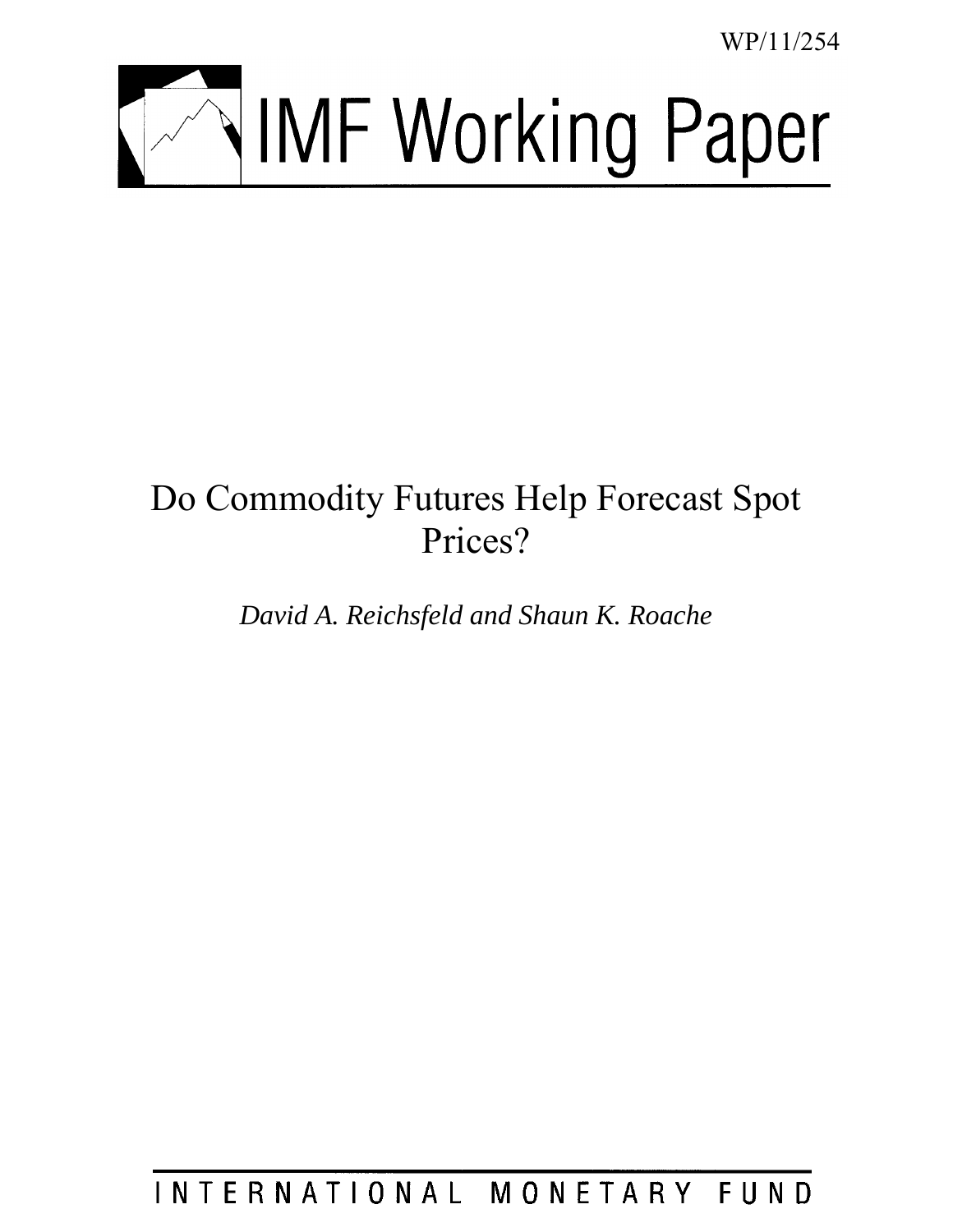# **IMF Working Paper**

# Research Department

# **Do Commodity Futures Help Forecast Spot Prices?**

# **Prepared by David A. Reichsfeld and Shaun K. Roache<sup>1</sup>**

Authorized for distribution by Thomas Helbling

November 2011

**This Working Paper should not be reported as representing the views of the IMF.** The views expressed in this Working Paper are those of the author(s) and do not necessarily represent those of the IMF or IMF policy. Working Papers describe research in progress by the author(s) and are published to elicit comments and to further debate.

# **Abstract**

We assess the spot price forecasting performance of 10 commodity futures at various horizons up to two years and test whether this performance is affected by market conditions. We reject efficient markets based on in-sample tests but, out-of-sample, we find that the forecast from the futures market is hard to beat. We find that the forecasting performance of futures does not depend on the slope of the futures curve, in contrast to the predictions of well-known models of commodity markets. We also find futures' forecasting performance to be invariant to whether prices are in an upswing or downswing, casting doubt on aspersions that uninformed investors participating during bull markets impede the price discovery process.

JEL Classification Numbers: G12, G13, G17

 $\overline{a}$ 

Keywords: Asset Pricing, Futures Pricing, Financial Forecasting

Author's E-Mail Address: [dreichsfeld@imf.org,](mailto:dreichsfeld@imf.org) [sroache@imf.org](mailto:sroache@imf.org)

<sup>&</sup>lt;sup>1</sup> We would like to thank Thomas Helbling, Paul Cashin, Menzie Chinn, and colleagues in the Research Department for helpful comments and advice. The usual disclaimer applies.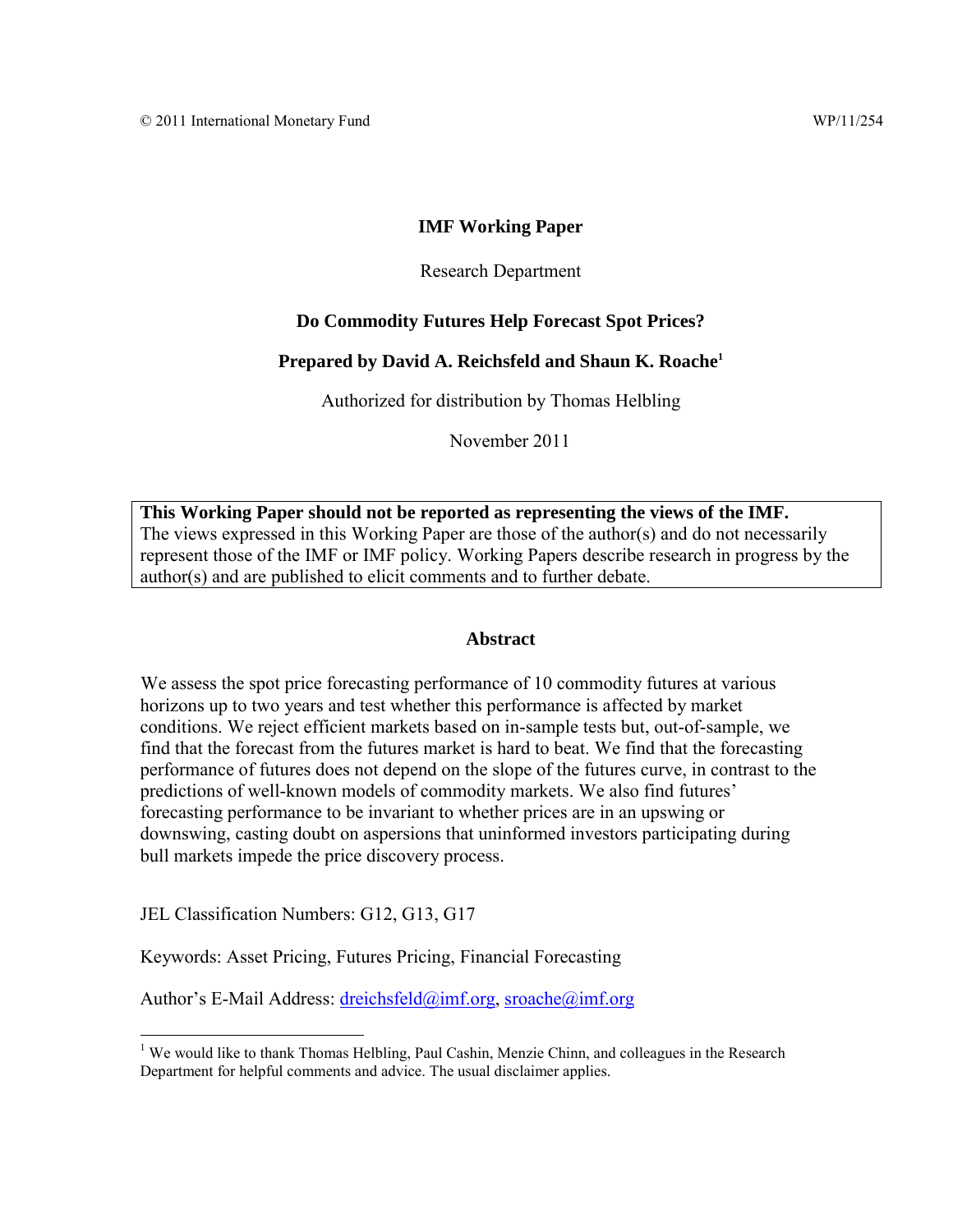# **1. Introduction**

Why write another paper on the ability of futures to forecast commodity spot prices? There are two main reasons. First, futures prices did a poor job as forecasters during the recent commodity price cycle and it is natural to ask whether we can do better (Figure 1). Second, it is an issue for which matters have yet to be decisively settled. Enhancing the measurement of futures prices, updating the sample period, and broadening the coverage may bring us closer to a definitive answer. Third, forecasting commodity prices is an important, yet often costly, exercise. In particular, for policymakers in countries for which commodity prices can significantly affect the terms of trade, inflation, and poverty levels, obtaining the best possible forecast for commodity prices should be an important priority. Fitting structural or reduced-form models or applying informed judgment to forecast the prices of a wide range of commodities, all of which have different market structures and fundamentals, can be costly and may add no more value than extrapolating from the current price.



Figure 1. Futures Price Curves and Spot Price Developments, 2005-10

Source: Bloomberg.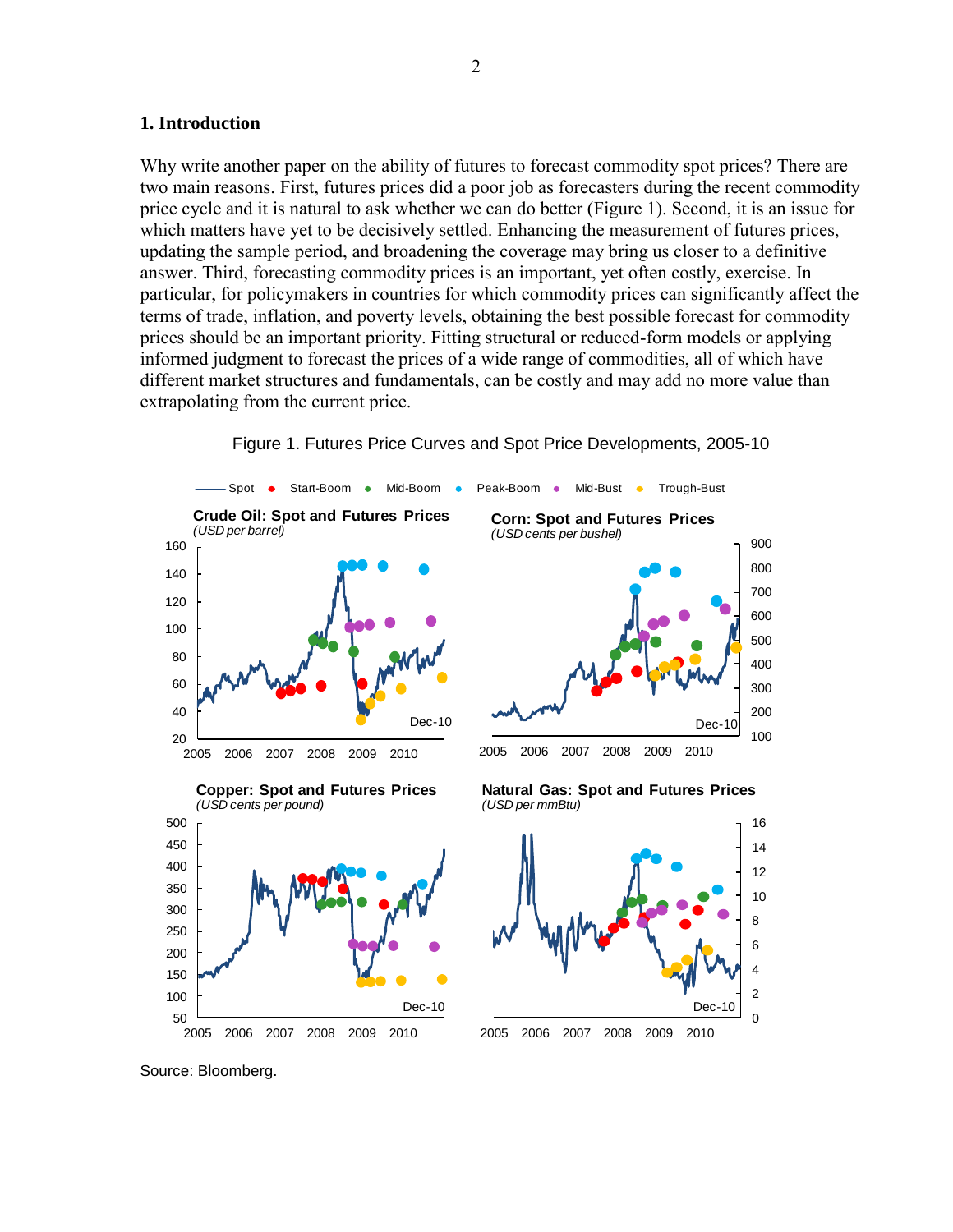This paper provides four contributions to the literature on futures as forecasters of commodity spot prices. First, we provide a careful measure of futures prices that exactly matches the horizon of the subsequent change in spot prices and addresses problems posed by illiquid long-dated contracts. Second, we compare the ability of futures prices (and other candidate models) to provide useful forecasts of spot prices at various horizons stretching out two years. For policymakers, the relevant forecast horizon for commodity prices is typically longer than the standard 3 to 12 months tested in much of the literature. Third, we update and broaden the assessment of futures prices as forecasters, including the years since 2002 when commodity market liquidity has greatly increased. Until now, there have been few studies of forecasting by futures markets for a broad range of commodities. Finally, we assess the forecasting ability of futures prices during different market conditions, defined by the futures curve shape (backwardation and contango) and spot price trends (bull and bear markets). This innovation allows us to provide a stricter test of commodity market efficiency and assess the contention that financial investors—attracted by rising commodity prices—have impeded the price discovery process in futures markets.

The plan of this paper is as follows. Section 2 outlines the models to be estimated and the intuition behind the specifications. Section 3 describes the data. Section 4 outlines the main empirical results and discusses their significance. Section 5 provides some brief concluding remarks.

# **2. Model and Empirical Test Specification**

# *2.1. Model Specification*

This section describes the empirical specifications used in the analysis. The methodology is well-known and we include it here to enhance the clarity of the estimations. We start with a futures pricing model in which the price of a futures contract for a commodity is equal to the discounted value of the expected spot price:

$$
F(t,T) = e^{-\rho(T-t)} E^{f}(t) \left[ S(T) \right]
$$
\n(1)

Where  $F(t,T)$  denotes the futures price in period *t* with delivery in period *T*,  $E^{f}(t)[S(T)]$  is the expectation in the futures market in period *t* of the spot price in period *T*, and  $\rho$  is the continuously compounded rational expectations risk premium. (In a market without limits to arbitrage, expectations in spot and futures markets will be the same, but we retain this notation for a useful derivation below.) (1) states that a position that requires no upfront investment should deliver an expected return equal to the risk premium of the investor. Taking logs of (1) obtains a linear relationship between the futures price and expected spot price. From this point on, we will consider a forecast length of  $k = T - t$  so that:

$$
f_{t,t+k} = -\rho k + E_t^f s_{t+k} + 1/2 \operatorname{var}(s)
$$
\n(2)

In (2), *f* is the log futures price,  $\rho$  is the (assumed constant) risk premium scaled to the length of the forecast horizon *k*,  $E^f$ <sub>t</sub> $s$ <sub>*t*+*k*</sub> is the period *t* expectation in the futures market of the log spot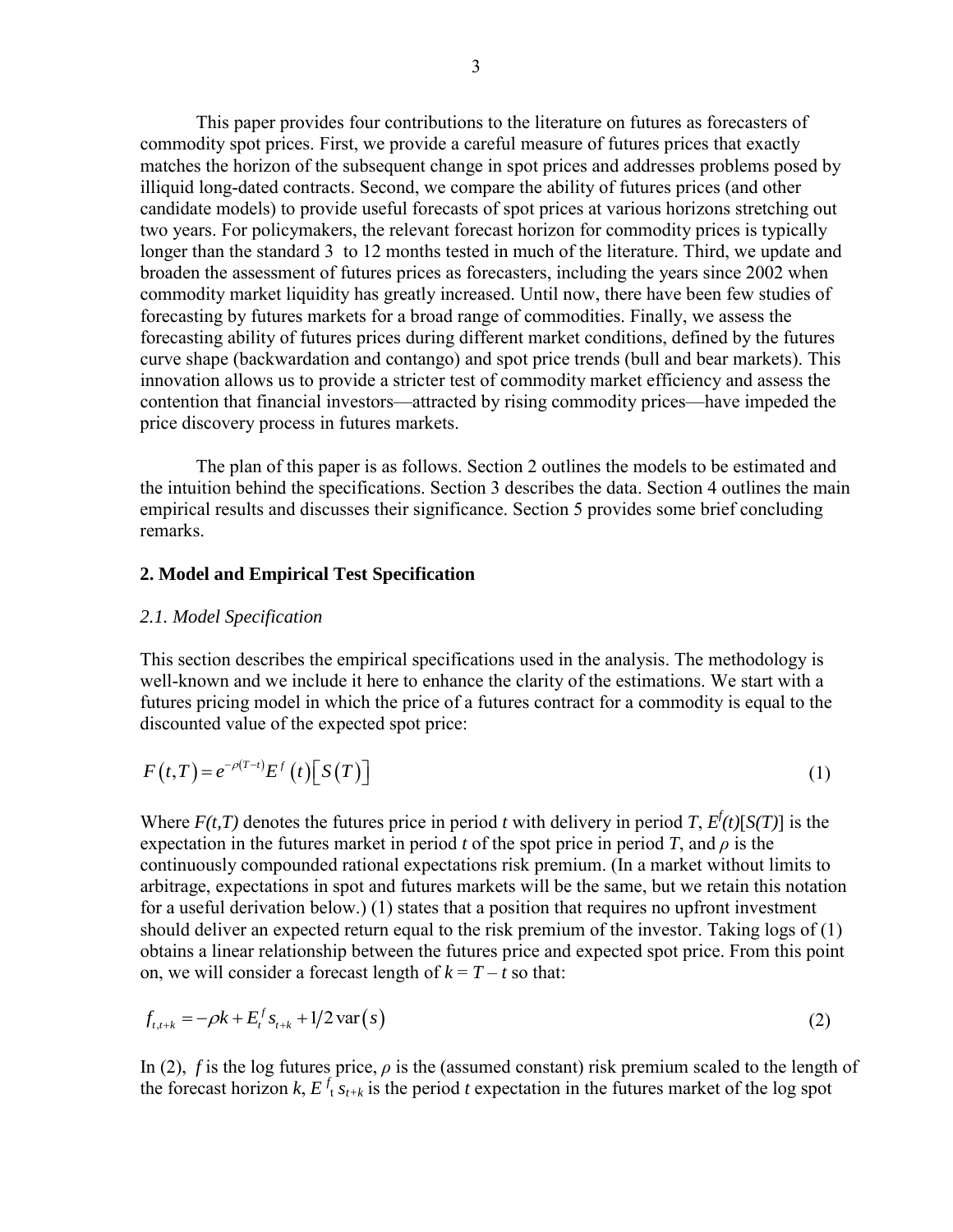price *k* periods ahead, and ½ var(*s*) is Jensen's inequality correction. Henceforth, we will ignore Jensen's term, although it can equivalently be included in the constant term *ρk* in the case of homoscedastic variance, an assumption that we maintain in this paper.

Subtracting the current log spot price  $s_t$  from both sides of (2) gives an expression which states that the current spread between the futures price and spot price (the basis) is equal to the expected change in the spot price for the period until delivery less the risk premium.

$$
f_{t,t+k} - s_t = -\rho k + E_t^f \left( s_{t+k} - s_t \right) \tag{3}
$$

Based on (3), one approach to testing for market efficiency is to estimate the following regression.

$$
s_{t+k} - s_t = \alpha + \beta \left( f_{t,t+k} - s_t \right) + \varepsilon_{t+k}
$$
\n
$$
\tag{4}
$$

The parameter  $\alpha$  can be interpreted as the constant component of the risk premium. If the basis provides an unbiased forecast of the future spot price then  $\alpha = 0$ ,  $\beta = 1$  and  $\varepsilon$ <sub>*t*+*k*</sub> has a conditional mean of zero. This regression is typically estimated in the market efficiency literature, including for commodities (e.g., Chinn and Coibion, 2010 and Reeve and Vigfusson, 2011). However, this approach glosses over some important details. In particular, what are the implications of assuming rational expectations? How should we test for rational expectations?

Our focus in this paper is on the usefulness of futures as forecasters of spot prices; we are less interested in testing in-sample prediction properties such as efficiency and unbiasedness. Nonetheless, as noted by Clements and Hendry (1998), given that these properties are often considered to be minimum requirements for optimal or rational forecasts (assuming a typical symmetric loss function), this is a good place to begin our assessment of futures prices as forecasters.

It is worth noting at the outset, however, that in-sample tests of efficiency and bias can tell us whether certain models may be useful for forecasting, but they do not evaluate their forecast accuracy. As Granger and Newbold (1977) argue, the distributional properties of forecasters and actual values are almost always different; as a result, a direct comparison of the two is of limited use. More useful forecast evaluation techniques are based on out-of-sample forecast errors. This is the subject of section 4.

## *2.2.In-sample rationality tests*

We discuss and test three notions of rationality in this paper. First and weakest of these notions is that the futures market does not make persistent in-sample prediction errors and that, over the "long run", expected errors are zero. In other words, while the prediction errors may exhibit some persistence and serial correlation, they eventually converge to zero. A stronger assumption is that the in-sample futures market prediction error *ν* is an independent seriallyuncorrelated white noise process: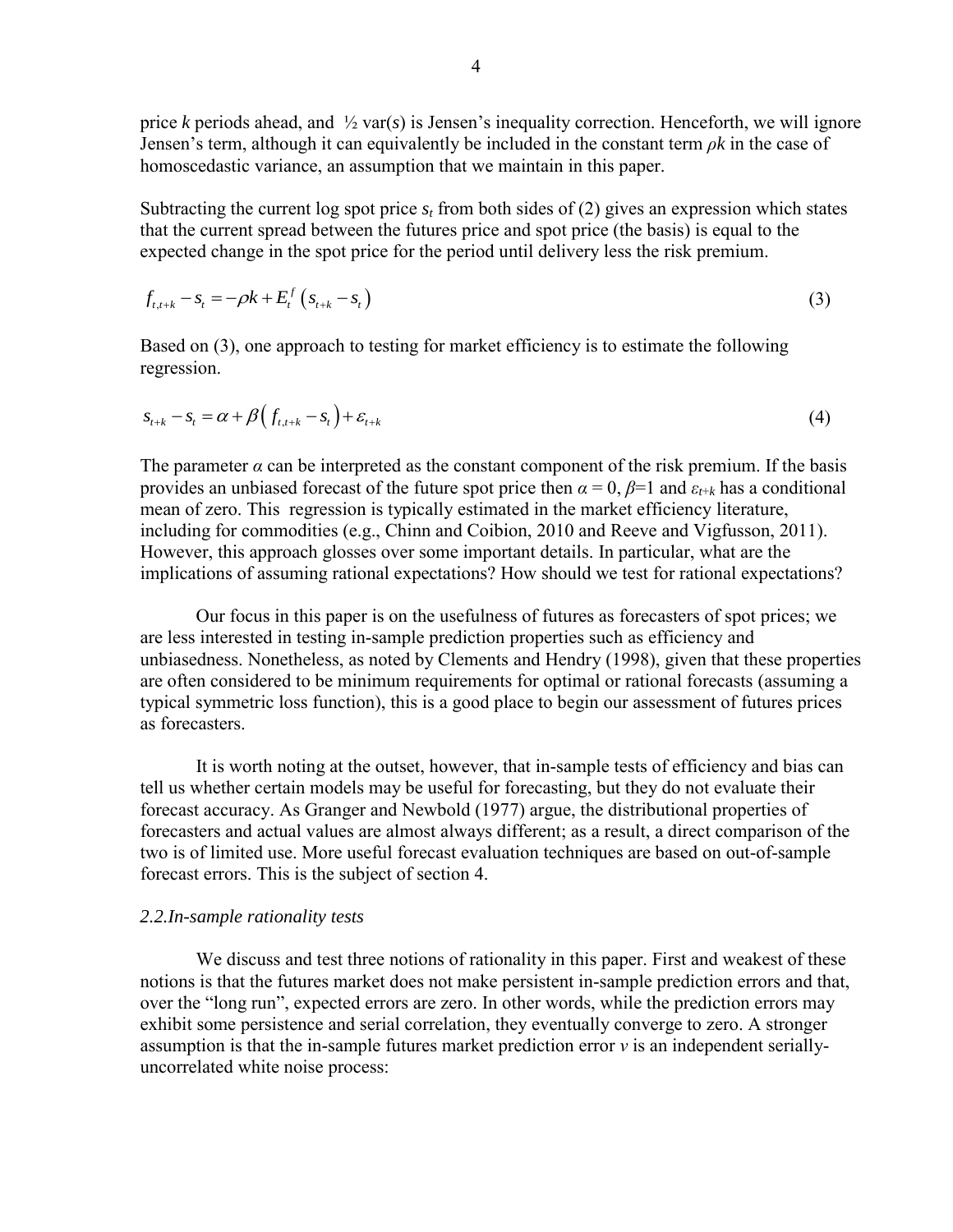$$
s_{t+k} - E_t^f s_{t+k} = v_{t+k} \qquad E_t v_{t+k} = 0 \qquad E_t v_{t+k} v_{t-j} = 0 \qquad j = 0, k, 2k, 3k, \cdots \tag{6}
$$

Substituting (6) into (2) obtains a linear relationship between the futures price in period *t* with delivery *k* periods ahead and the realized spot price in period *t +k*.

$$
f_{t,t+k} = -\rho k + \beta s_{t+k} + \omega_{t+k} \qquad \qquad \omega_{t+k} = -\beta v_{t+k} \qquad (7)
$$

(7) states that the current futures price is a linear function of the realized spot price and that, if *f* and *s* are I(1) processes, then the two series must be cointegrated with a cointegrating vector (1, β), a restriction that can be tested, where the coefficient β generalizes the specification.

The second notion of rationality is weak-form efficiency. This means that the current futures price incorporates all the information useful for in-sample prediction. To assess efficiency, (7) can be rearranged to bring the realized spot price change to the left-hand side.

This is similar, but different in an important way, to (4):  
\n
$$
s_{t+k} - s_t = \phi_0 + \phi_1 \left( f_{t,t+k} - s_t \right) + \left( \phi_1 - 1 \right) s_t + v_{t+k}
$$
\n(8)

where  $\phi_0 = \rho k/\beta$ ,  $\phi_1 = 1/\beta$  and the residual *v* is the prediction error from (7). Note that (4) implies one important restriction on (8), namely that the cointegrating vector is (1,-1) so that the coefficient on the lagged spot price level is zero and can therefore be excluded from the relationship. A general representation of (8) that is useful if *f* and *s* are I(1) processes is an error-<br>correction specification. This represents the realized spot price change as a process that allows<br>for the presenc correction specification. This represents the realized spot price change as a process that allows

for the presence of lagged price changes as shown below:  
\n
$$
\Delta s_{t+k} = \alpha + \delta \left( \phi_0 + \phi_1 f_{t-k,t} - s_t \right) + \mu \Delta f_{t,t+k} + \sum_{j=1}^K \phi_{1+j} \Delta f_{t-k,j,t-k(j-1)} + \sum_{l=0}^M \gamma_l \Delta s_{t-lk} + v_{t+k}
$$
\n(9)

In this model, cointegration requires that  $\delta \neq 0$  to ensure that the realized spot price change responds to deviations in the long-run equilibrium. As shown by Beck (1994), weakform short-run market efficiency requires the following conditions:

$$
\delta = 1 \qquad \delta \phi_i = \mu \neq 0 \qquad \phi_{i+j} = \gamma_i = 0 \qquad \forall \ j > 0, \ l \geq 0 \tag{10}
$$

This assertion can be checked by rewriting (10) as:

$$
s_{t+k} = (\alpha + \delta \phi_0) + (1 - \delta) s_t + (\delta \phi_1 - \mu) f_{t-k,t} + \mu f_{t,t+k}
$$
  
+ 
$$
\sum_{j=1}^K \phi_{1+j} \Delta f_{t-kj,t-k(j-1)} + \sum_{l=0}^M \gamma_l \Delta s_{t-kl} + u_{t+k}
$$
 (11)

If we reject the null hypothesis (10), then the coefficients on the lagged levels of the spot price and the futures price (i.e., the futures price at period *t-k*) would help predict the spot price,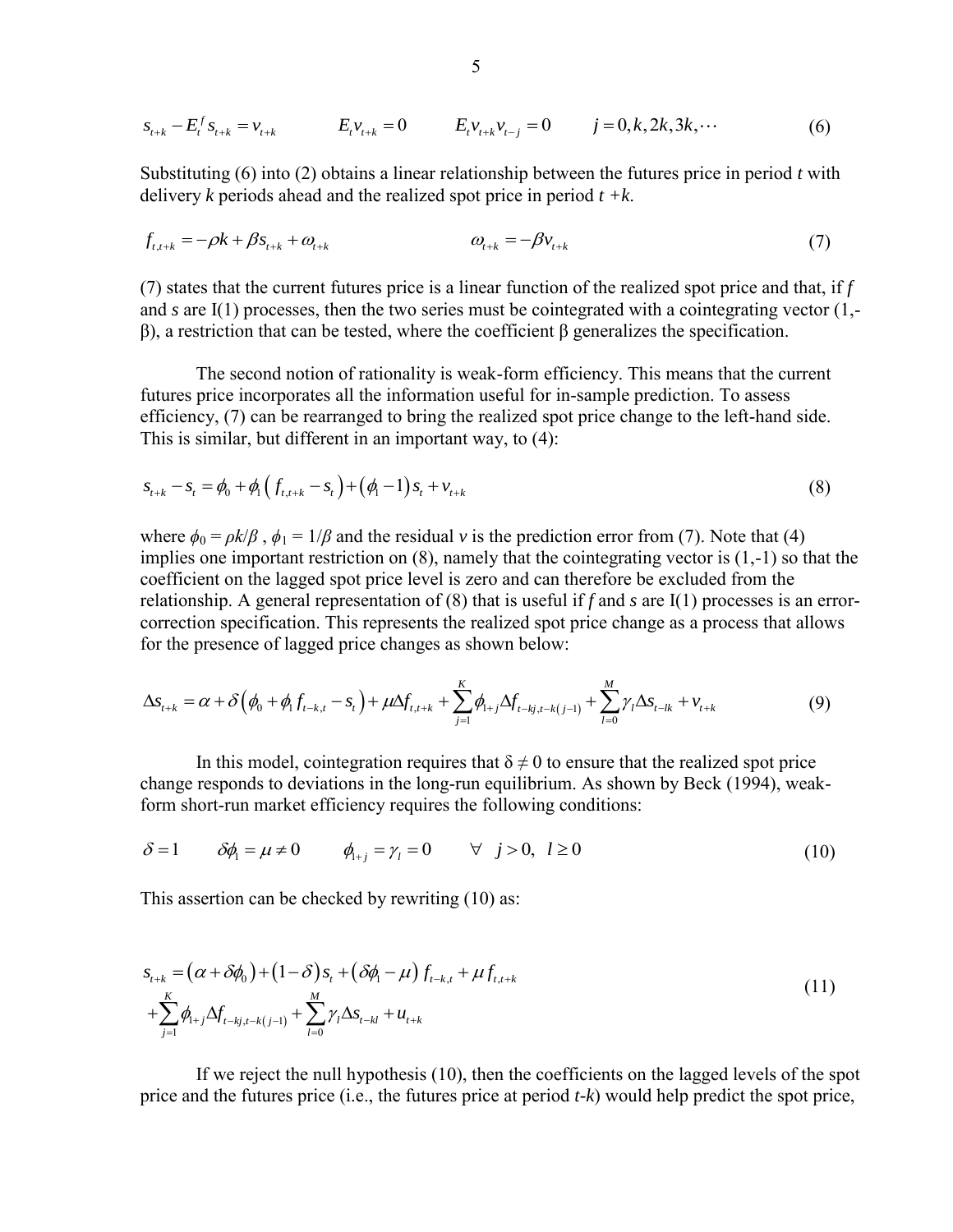violating the efficiency condition.

The final and strictest notion of rationality is that the futures market is unbiased. This incorporates weak-form efficiency but also requires that there is no risk premium. In other words, unbiasedness imposes a stricter set of restrictions that are similar to the efficiency condition, with the difference that the coefficient on the futures price in the cointegrating equation is now equal to unity:

$$
\delta = 1 \qquad \delta \phi_i = \mu = 1 \qquad \phi_{i+j} = \gamma_i = 0 \qquad \forall \ j > 0, \ l \ge 0 \tag{12}
$$

We will follow Beck (1994) and test both sets of restrictions, for efficiency (10) and unbiasedness (12) using the error-correction specification (9), but in contrast to her analysis, we use overlapping weekly observations, a wider set of commodities, and longer horizons.

For those commodities for which spot and futures prices are I(1), we assessed the first notion of rationality by conducting cointegration tests. We applied the Engle-Granger procedure to (6) in which the realized spot price is the dependent variable:

$$
s_{t+k} = -\frac{\rho k}{\beta} + \frac{1}{\beta} f_{t,t+k} + v_{t+k}
$$
  

$$
\Delta \hat{v}_t = \phi \hat{v}_{t-1} + \sum_{j=1}^k a_j \Delta \hat{v}_{t-j}
$$
 (13)

The lag length for each test equation of the residuals was determined by Bayesian information criteria. Given our use of overlapping observations, we control for residual correlation by using Newey-West HAC standard errors with a bandwidth equal to the futures contract horizon (i.e. days to maturity) minus one.

The lag specification *K* and *M* for each commodity at each forecast horizon *k* in (9) is decided on the basis of Bayesian information criterion. Again, given our use of overlapping observations, we control for residual correlation by using Newey-West HAC standard errors. We assessed efficiency and unbiasedness by applying the Wald test and using the robust estimate of the covariance matrix

To test for in-sample efficiency, for commodities for which both realized spot and

futures prices were both I(0) variables, we used an equation in log levels rather than an ECM:  
\n
$$
s_{t+k} = \alpha + \mu f_{t,t+k} + \sum_{j=1}^{K} \phi_j f_{t-kj,t-k(j-1)} + \sum_{l=0}^{M} \gamma_l s_{t-lk} + v_{t+k}
$$
\n(14)

Lag length and robust standard error procedures were the same as described for the ECM approach. In this case, the restrictions implied by efficiency are that  $\phi_i = \gamma_l = 0$  for  $j \ge 1$  and  $l \ge$ 0, with the additional restriction of unbiasedness  $\mu = 1$ .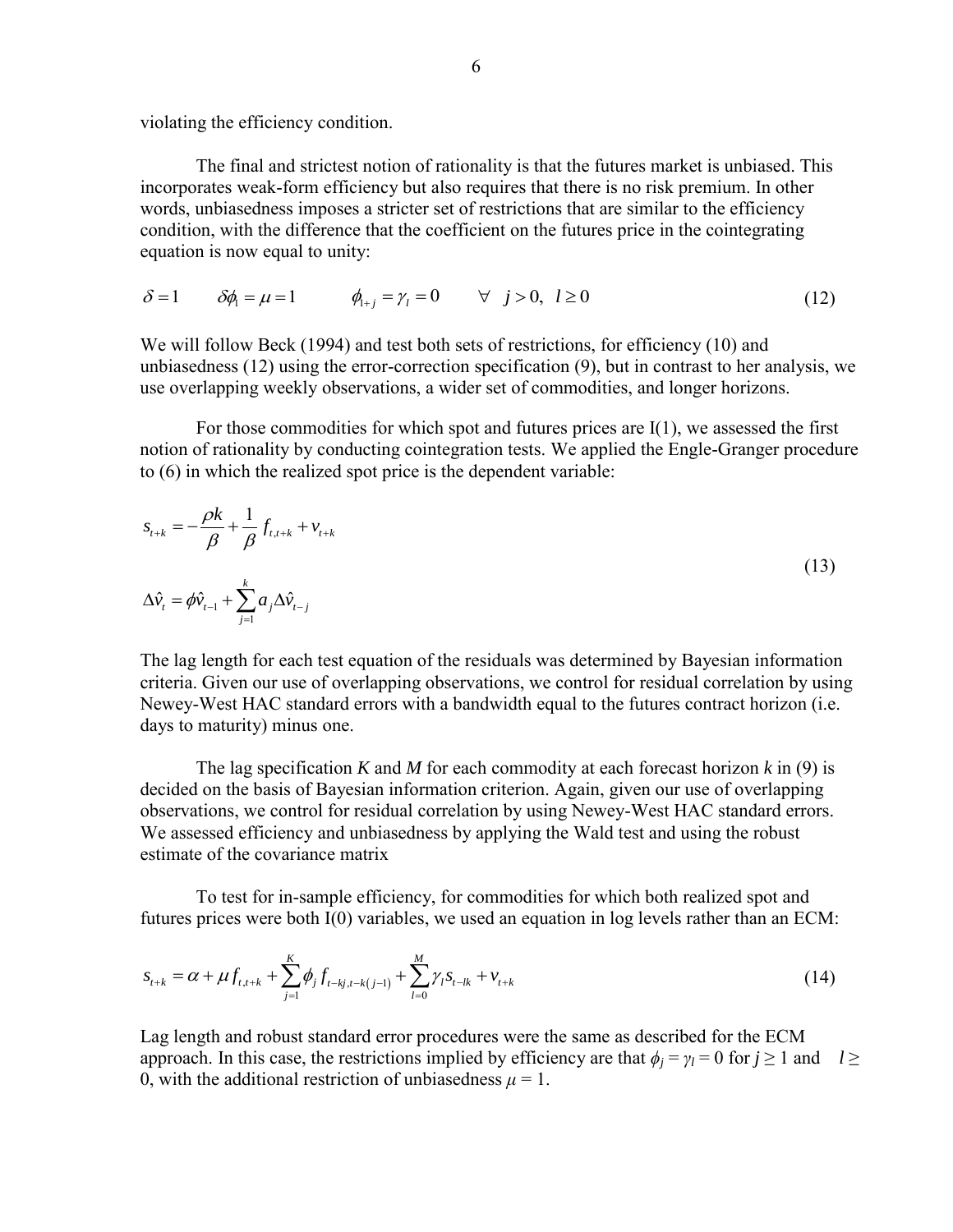In-sample tests tell us something about the "rationality" of futures markets, but they do not indicate their usefulness as forecasters of spot prices. In this section, we describe tests of out-ofsample performance of futures prices as forecasters against a random walk benchmark.

 The appropriate metric to assess forecasting ability will depend upon the forecaster's loss function. For policymaking purposes, this function can and often should be asymmetric. A commodity exporting country would likely be much more concerned about lower-than-expected prices than an upside surprise. This could be because a downside surprise would lead to a shortfall in commodity-related government revenues and a need to increase public borrowing or reduce spending. In contrast, revenues from an upside surprise could be saved. Similar, but opposite, considerations would hold for commodity importers. In practice, it is difficult to specify a loss function and conventional practice has been to assume a symmetric loss function. The optimal forecaster in this case will be that which minimizes the mean squared forecast error (MSFE) and this is the approach we use here.

 We compare the forecasting power of futures prices and other candidate models to the random walk without drift benchmark. The use of the random walk "no change" benchmark of forecast accuracy has a long history, stretching at least as far back as Theil (1966). What should be our prior be for the relative performance of futures contracts against spot markets? If we assume that current spot and futures prices incorporate the same information that is relevant for forecasting future spot prices, then futures prices should be at least as accurate as spot prices, on average. To see this, consider the cost-of-carry relationship for a financial asset, ignoring coupon or dividend payments, in a market without frictions. This states that the log price of a futures contract at time *t* which specifies delivery at  $t+k$  denoted by  $f_{t,t+k}$  is equal to the current log spot price  $s_t$  plus the continuously compounded constant interest rate  $r$  for the period  $t+k$ :

$$
f_{t,t+k} = r_{t+k} + s_t \tag{15}
$$

This relationship tends not to hold for commodities for two reasons. Spot and futures prices must take into account the costs of holding physical inventory, e.g., warehousing and insurance, which increases the cost of carry. Also, market participants may hold physical inventory of a commodity for its value as a consumption good, rather than as a financial asset. The benefit that accrues to the inventory holder is often referred to as the marginal convenience yield. We incorporate the physical storage costs, denoted by *m,* as a constant proportion of the spot price. The inclusion of the convenience yield for the marginal unit of inventory, denoted by  $\psi$ , leads to more profound changes. In particular, as the level of current and expected future inventories (denoted by *N*) falls, the probability of experiencing a physical "stock out" increases, and  $\psi$  should rise, at an increasing rate as inventories fall towards their zero bound. (This nonlinearity is a key feature of important theoretical models such as Williams and Wright, 1991.) Incorporating these two features of commodity markets, storage costs and marginal convenience yields, into (15) obtains the arbitrage condition:

$$
f_{t,t+k} = (r_{t,t+k} + m - \psi_{t,t+k}(N)) + s_t
$$
\n(16)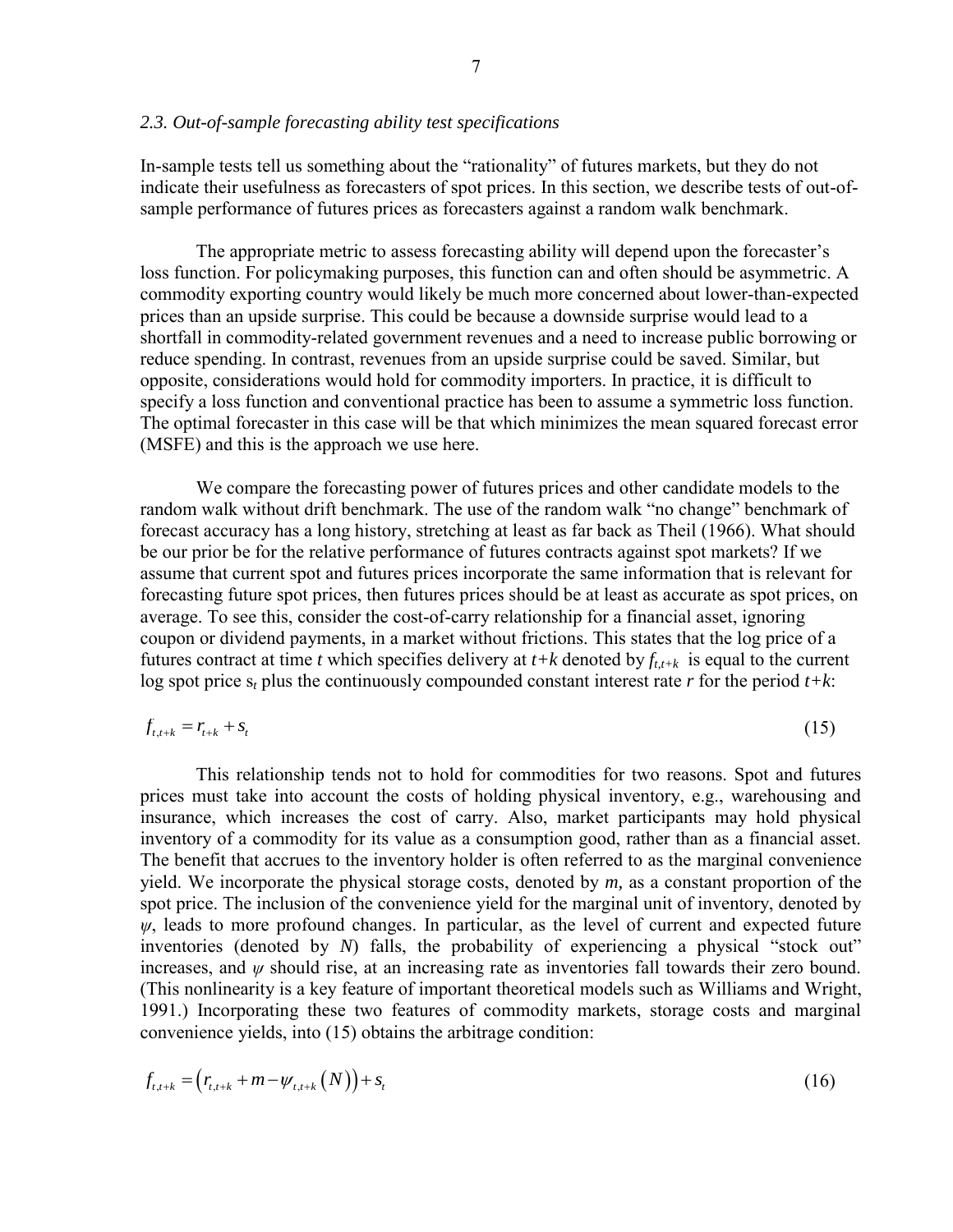Just as we can write the asset pricing equation (2) for futures markets, we can do the same for

spot markets, assuming that the risk premium in both markets is the same:  
\n
$$
s_t = -(r_{t,t+k} + m + \rho k - \psi_{t,t+k}(N)) + E_t^s s_{t+k}
$$
\n(17)

In (17), investors holding a position in the spot market must be compensated for the physical cost of carry and the risk premium, less the marginal convenience yield. The forecast "errors" made by the spot price (denoted  $\varepsilon^s$ ) and futures price(denoted  $\varepsilon^f$ ), respectively, are:

$$
\varepsilon_t^s = s_t - s_{t+k}
$$
  
\n
$$
\varepsilon_t^f = f_{t,t+k} - s_{t+k}
$$
\n(18)

Using (2), (17) and (18), we can then write the difference in the squared forecast errors (denoted by  $d_t$ ) made by spot prices and futures prices as: *t*<sub>*t*</sub>  $t = J_{t,t+k} - S_{t+k}$ <br>
Using (2), (17) and (18), we can then write the difference in the squared forecast errors (denoted<br>
by spot prices and futures prices as:<br>  $d_t = ( {\varepsilon_t}^f )^2 - ( {\varepsilon_t}^s )^2 = - (r_{t,t+k} + m - \psi_{t,t+k} (N))^2 + (E$ 

$$
d_{t} = (\varepsilon_{t}^{f})^{2} - (\varepsilon_{t}^{s})^{2} = -(\mathbf{r}_{t,t+k} + m - \psi_{t,t+k}(N))^{2} + (\mathbf{E}_{t}^{f} \mathbf{s}_{t+k} - \mathbf{s}_{t+k})^{2} - (\mathbf{E}_{t}^{s} \mathbf{s}_{t+k} - \mathbf{s}_{t+k})^{2}
$$
(19)

In most commodity pricing models with arbitrage, expectations in both spot and futures markets are the same and linked by the market for storage (e.g., Pindyck, 2001). In other words, market participants with different forecast would trade inventories until the difference in the spot and futures prices are explained by (16). This means the final two terms on the right hand side of (19) cancel out and that the squared forecast error of the futures price must always be less than or equal to the squared prediction error of the spot price; that is:

$$
\left(\varepsilon_t^f\right)^2 \leq \left(\varepsilon_t^s\right)^2\tag{20}
$$

The actual value of (19) will clearly depend upon the quantity  $(r+m-\psi)^2$ . In turn, this should reflect the importance of current market conditions (rather than expectations for the future) in determining current spot prices. When current conditions exert a large influence on spot markets (for example, a period of temporary physical scarcity and low *N*),  $\psi$  is high, the market is backwardated, and the futures price (which is less influenced by current market conditions) should provide, on average, a better forecast than the spot price. (We say on average because any particular observation may be affected by shocks that cause both spot and futures prices to rise or fall.) Conversely, if spot markets are driven by interest rate arbitrage with the forward-looking futures market (typically when inventories are plentiful), *ψ* must be low, and the forecasts of both spot and futures prices should be relatively close (assuming *r* and *m* are not too large). These assertions, particularly that  $\psi$  can be relatively large in backwardated markets, are confirmed by the data (Roache and Erbil, 2010).

It follows that a stronger test of (20) is one in which the loss function *d* is conditioned on the slope of the curve (and implicitly the value of  $\psi$ ). We estimate a regression in which the loss function  $d_t$  is the dependent variable and a constant and dummy variable are independent variables (with the dummy taking a value of 1 when the futures curve is backwardated and 0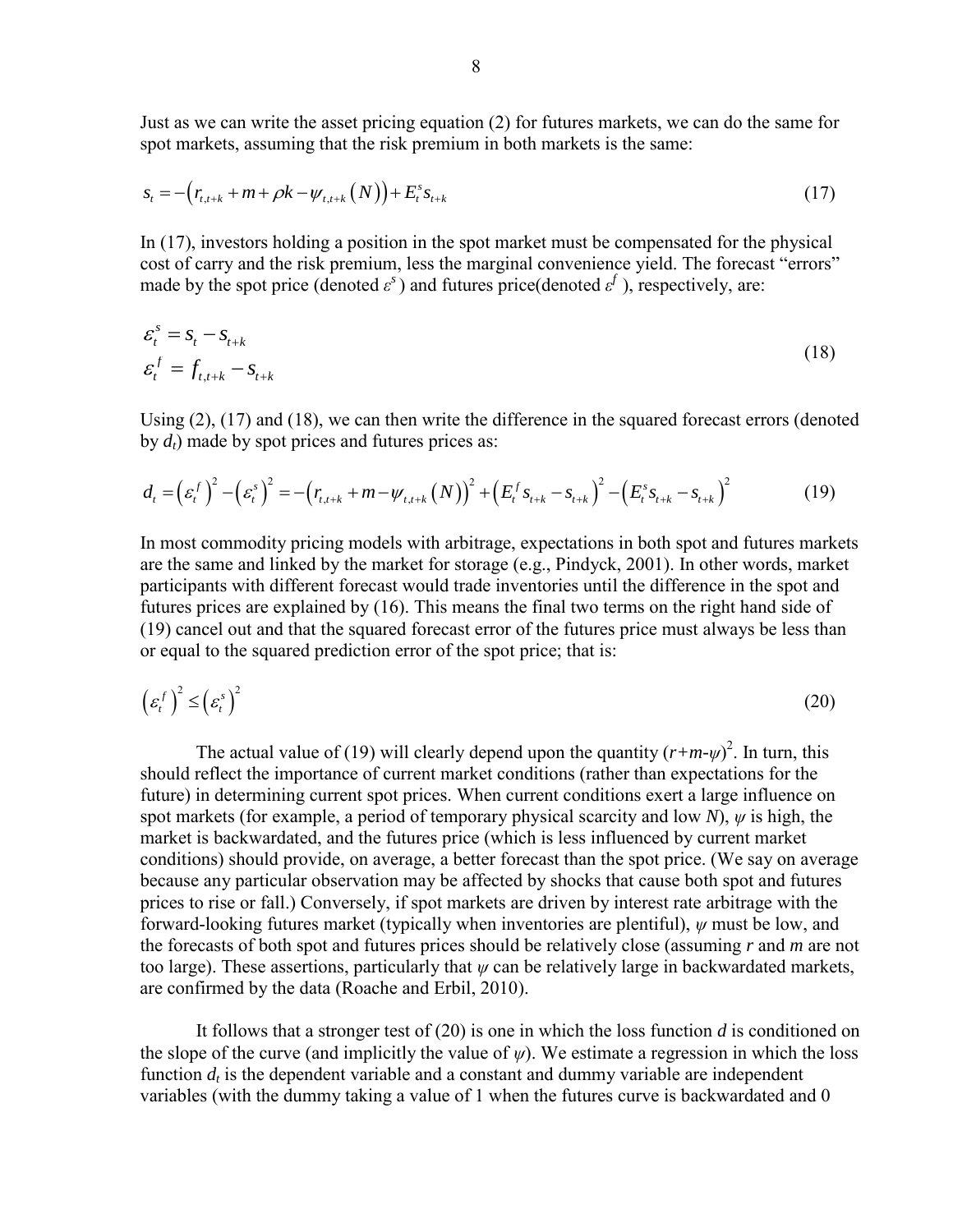otherwise, at the time the "forecast" is made). Given the quantity  $(r+m-\psi)^2$  is larger, on average, in backwardation, (20) predicts that the coefficient on the dummy variable is negative. In other words, the forecast ability of futures relative to a random walk benchmark should be better in backwardation. We also use our dataset to test the related assertion of Reeve and Vigfusson (2011) that what matters is the difference between the spot and futures price with a dummy variable that takes a value of 1 when the spot price is more than 5 percent higher than the futures price. By definition, *ψ* is very high during these periods and the spot market is largely driven by current conditions.

Our other candidate models include univariate  $ARIMA(1,1,1)$  and  $ARMA(1,1)$  with and without drift, depending upon the order of integration of the spot price. We also consider an exponential smoother, a futures price with risk premium model, a basis model, an error correction model, and a model in levels that includes lagged spot and futures prices (Table 1). The parameterized models allow us to test the forecasting performance of models that optimized in-sample fit.

Each model produces one-step ahead forecasts, hence, the notation *t*+1 for the realized spot and error terms in Table 1. This means that the lags used in the time series models match the length of the forecast horizon. For example, for the 91 day spot price ARIMA (1,1,1) forecasting model, the lag of the change in the spot price would be for the previous 91 day period, and so on for 182, 364, and 728 days. The exceptions to this approach include the "weekly" ARIMA (labeled as W-ARIMA) and the Holt-Winters exponential smoothing models that produce *k*-step ahead forecasts, with *t-j* lags representing variable from the *j* weeks previous.

| Benchmark model           |                                                                                                                                                                              |
|---------------------------|------------------------------------------------------------------------------------------------------------------------------------------------------------------------------|
| Random walk               | $S_{t+1} = S_t + \mathcal{E}_{t+1}$                                                                                                                                          |
| Candidate models          |                                                                                                                                                                              |
| ARIMA (1,1,1)             | $\Delta s_{t+1} = a_0 + a_1 \Delta s_t + a_2 \varepsilon_t + \varepsilon_{t+1}$                                                                                              |
| ARMA (1,1)                | $S_{t+1} = b_0 + b_1 S_t + b_2 \mathcal{E}_t + \mathcal{E}_{t+1}$                                                                                                            |
| W-ARIMA (1,1,1)           | $\Delta s_{t+k} = a_0 + a_1 \Delta s_t + a_2 \varepsilon_t + \varepsilon_{t+k}$                                                                                              |
| <b>Holt-Winters</b>       | $s_{t+k} = (a+bk)c_{t+k}$                                                                                                                                                    |
| <b>Futures price</b>      | $S_{t+1} = f_{t+1} + \mathcal{E}_{t+1}$                                                                                                                                      |
| Futures with risk premium | $S_{t+1} = \alpha + \beta f_{t} + \varepsilon_{t+1}$                                                                                                                         |
| <b>Basis</b>              | $\Delta s_{t+1} = \alpha + \beta \left( f_{t} - s_t \right) + \varepsilon_{t+1}$                                                                                             |
| Error correction          | $\Delta s_{t+1} = \alpha + \delta \left( \phi_0 + \phi_1 f_{t-1,t} - s_t \right) + \mu \Delta f_{t,t+1} + \phi_2 \Delta f_{t-1,t} + \gamma_0 \Delta s_t + \varepsilon_{t+1}$ |
| Levels with lags          | $S_{t+1} = \alpha + \beta f_{t+1} + \phi_0 f_{t-1,t} + \gamma_0 S_t + \varepsilon_{t+1}$                                                                                     |

Table 1. Candidate and Benchmark Forecasting Models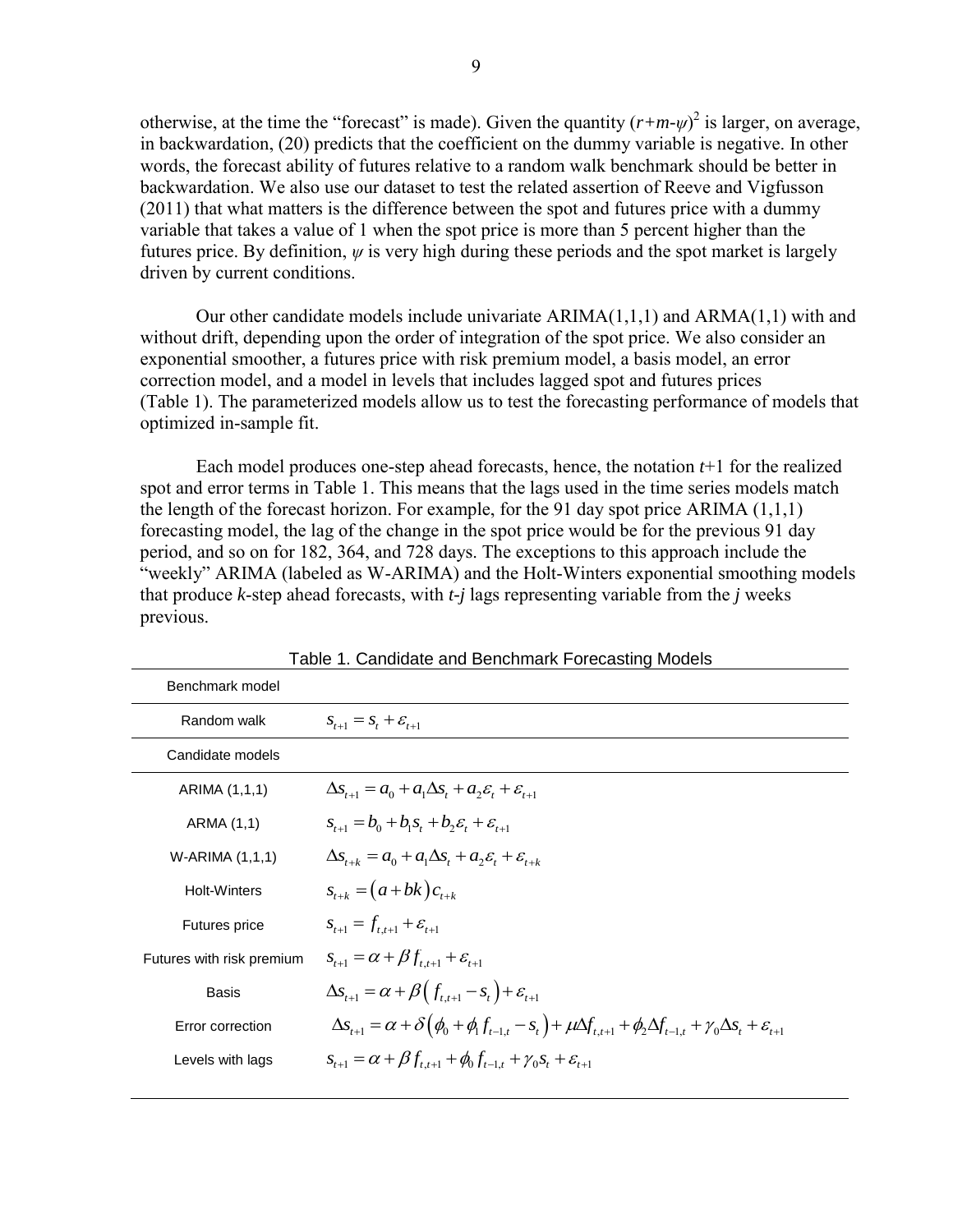We test the null hypothesis that the squared forecast errors from the candidate models and the random walk benchmark are equal using the Diebold-Mariano (DM) procedure. When our candidate model is the futures price, a left-tailed rejection of the null would provide evidence in support of (20). This test statistic is:

$$
DM = \frac{d}{\sqrt{\hat{\omega}/T}}
$$
 where  $\overline{d} = T^{-1} \sum_{t=1}^{T} d_t$  (21)

 $\hat{\omega}$  is a consistent estimate of the long-run variance of  $T^{1/2} \bar{d}$  that takes account of the serial correlation introduced by overlapping observations. Diebold and Mariano (1995) show that under the null that both predictors are equally accurate, this statistic is asymptotically normally distributed with  $DM \sim N(0,1)$ . For models that nest the random walk and estimate additional parameters, we also report the results of hypothesis tests based on the adjusted MSFE of Clarke and West (2005). This test takes account of the noise introduced when, under the null hypothesis, parameters that are zero in the population affect the forecasts of models estimated from finite samples.

 Our final test is not guided by any firm predictions from theory, although it is related to the "noise trader" perspective of commodity markets that has become increasingly prevalent (Vansteenkiste, 2011). The essence of this story is that financialization—defined as the influx of financial investors into commodity markets—has encouraged the participation of investors in futures markets that either have less information than traditional market participants or ignore fundamentals altogether. There is likely to be less of an effect on spot market activity because these investors often do not have the capacity to hold physical positions (which would involve storage and insurance). The participation of these types of investors is sometimes believed to increase during periods when prices are rising because they trade on price momentum; in other words, the more that prices increase, the greater their expectations of further price gains. In this scenario, we should expect that the forecasting performance of futures markets relative to spot markets should deteriorate during bull markets (i.e., when prices are rising) compared to bear markets (when prices are falling).

We test this hypothesis by estimating a regression in which the variable *d* is the dependent variable and a constant and a dummy representing bull markets are the independent variables. Bull and bear markets are identified using the Bry-Boschan algorithm that has been used previously to identify turning points in commodity price cycles (Cashin, McDermott, and Scott, 1999). The null hypothesis is that the relative forecasting ability of futures prices is the same in both bull and bear markets, or that the coefficient on the dummy variable is zero.

# **3. Data**

# *3.1. Overview of data*

Our sample of spot and futures prices begins in January 1990, ends in June 2011, and is sampled at a weekly frequency. Although futures prices are available for some commodities before 1990,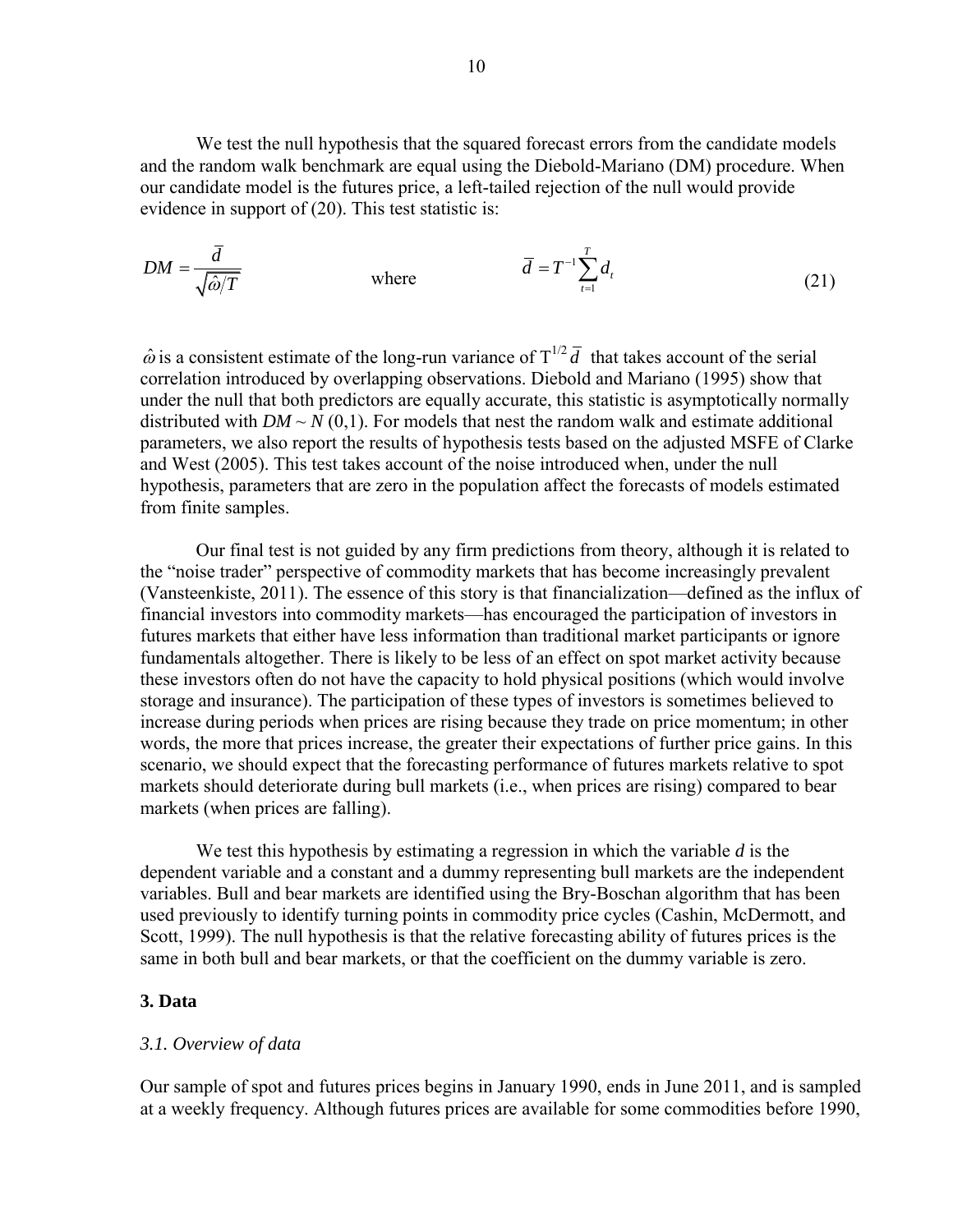this strikes a balance between a sufficiently long sample period and breadth of coverage. Prices for futures contracts are taken from Bloomberg. We use the set of the first 24 contracts, ordered by days to delivery. For those commodities with equally-spaced contracts with delivery dates for each month of the year, this implies that the futures curve stretches out for two years. In some cases, the number of traded contracts is less than 24, but the futures curve may stretch out further than two years; this is typically the case for agricultural commodities for which there is not a delivery date each month. In addition, there were insufficient data to undertake analysis at the two year horizon for aluminum and gasoline. Table 3 provides a detailed overview of the futures contracts used in the empirical analysis.

| Commodity   | Spot price                                 | <b>Futures contract</b>        |
|-------------|--------------------------------------------|--------------------------------|
| Aluminum    | London Metal Exchange-Aluminum 99.7% Cash  | London Metal Exchange          |
| Copper      | London Metal Exchange-Copper, Grade A Cash | London Metal Exchange          |
| Corn        | Corn Number 2 Yellow                       | Chicago Mercantile Exchange    |
| Cotton      | Cotton, 1 1/16Str Low - Middling, Memphis  | ICE: Intercontinental Exchange |
| Crude Oil   | West Texas Intermediate Spot Cushing       | Chicago Mercantile Exchange    |
| Gasoline    | Unleaded Regular Oxygenated New York       | New York Mercantile Exchange   |
| Gold        | Gold Bullion London Bullion Market         | Chicago Mercantile Exchange    |
| Natural Gas | Natural Gas-Henry Hub                      | Chicago Mercantile Exchange    |
| Soy         | Soyabeans, Number 1 Yellow                 | Chicago Mercantile Exchange    |
| Wheat       | Wheat, Number 2 Hard (Kansas)              | Chicago Mercantile Exchange    |

Table 3. Commodity Price Data: Specifications

#### *3.2. Estimating fitted futures prices*

One contribution of this paper is to provide a careful measure of the futures and spot price of each commodity, ensuring to the fullest extent possible that the horizon of the futures price matches that for the corresponding spot price change. Irregularly spaced futures contracts, even for those with delivery for each month of the year, make it difficult to ensure an exact match for high frequency observations. For example, there is no commodity for which there always exists a futures contract with a delivery date exactly 28 days forward that can be sampled at weekly intervals.

We overcome this constraint by estimating a smoothed futures curve for each week with a third order polynomial regression. This will provide a continuous curve from which we will always be able to extract an implied futures price at some exactly specified future date. In other words, at the end of each trading week, we estimate the following cross-sectional regression:

$$
F_t = \gamma_0 + \gamma_1 t + \gamma_2 t^2 + \gamma_3 t^3 + \nu_t
$$
\n(22)

where  $F$  is the vector of futures prices for a particular commodity at the close of Friday trading with increasing maturity,  $\gamma_0$  is a constant, and *t* represents the number of days until delivery for each contract. The constant and the coefficients *γ*1, *γ*2,and *γ*3, are the parameters to be estimated for each commodity each week. To obtain the implied futures price for a notional contract with delivery exactly *t<sup>1</sup>* days forward, we use the estimated coefficients from this equation and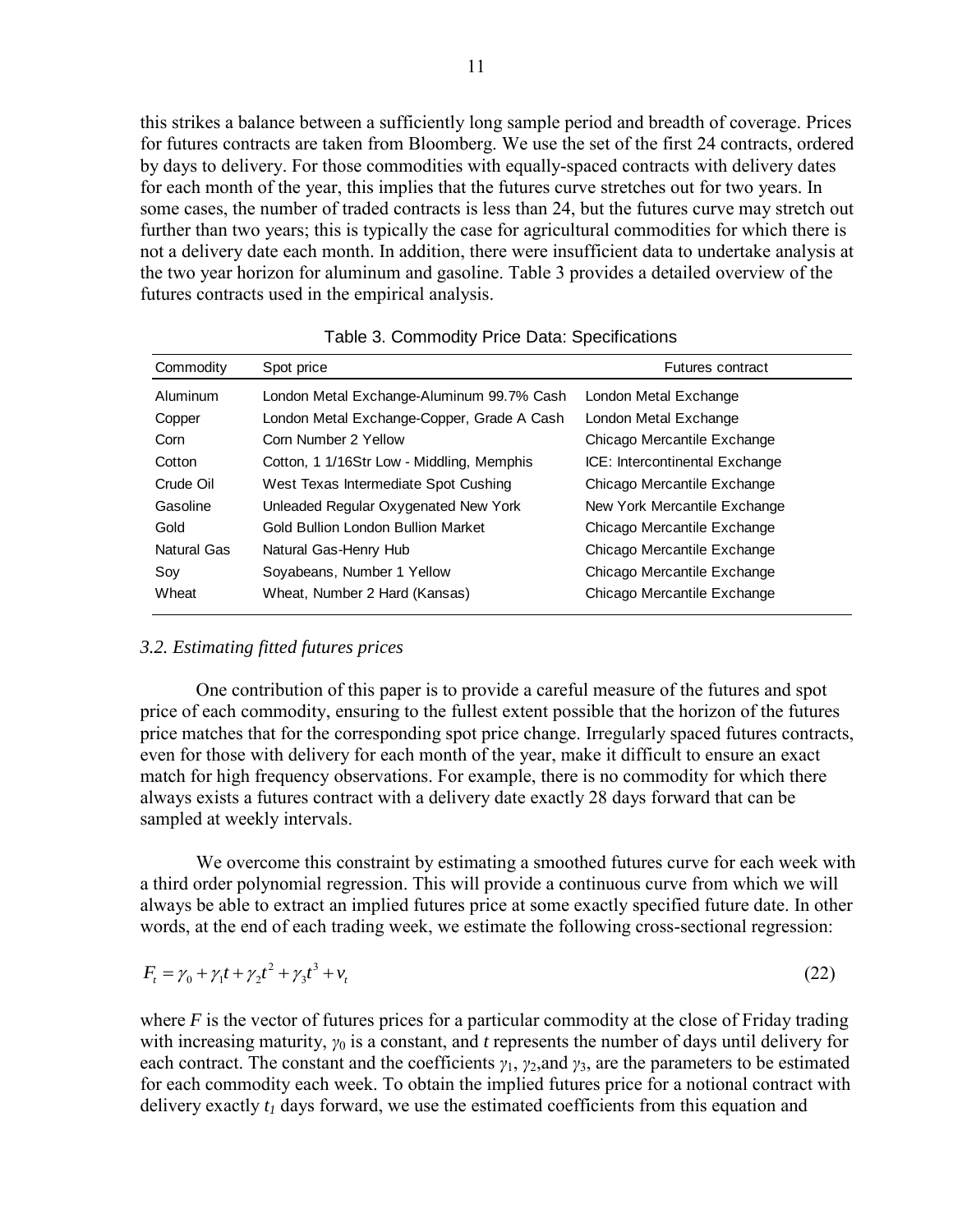substitute in  $t_1$  for  $t$ . (In our case, we use  $t_1 = 0$ , 91, 182, 364, and 728.) One result from this approach is that the implied spot price  $(t=0)$  equals  $\gamma_0$ . This is useful when contract specification differences make it problematic to compare futures to actual spot prices. Another useful result is that it provides an implied price for illiquid long-dated contracts based on the liquid part of the curve rather than non-tradable price quotes.

To assess the average fit of (22) we report average R-squared statistics for each commodity (Table 4). These results indicate that for most commodities, a third-order polynomial provides an acceptable fit. The average R-squared for all commodities stands at a respectable 0.8. In some cases, the fit is below 0.8 and this reflects one of two causes. First, for some commodities seasonal factors mean that the curve may at times have more than one local maximum or exhibit a number of inflection points. In almost all of these cases, (22) still does a relatively good job (e.g., corn and wheat). Second, quoted futures prices at the back end of 2 year curve may be quite illiquid and not fully representative of market conditions. This is true, for example, for gold for which (22) should prove to be a very good fit (given the interestarbitrage determined curve). Our least-squares method by definition tends to put more weight on the liquid and smooth part of the curve where arbitrage considerations (and actual market conditions) are more important.

|               | (R-squared statistics) 1/ |  |  |  |  |  |  |  |
|---------------|---------------------------|--|--|--|--|--|--|--|
| Aluminum      | 0.96                      |  |  |  |  |  |  |  |
| Copper        | 0.92                      |  |  |  |  |  |  |  |
| Corn          | 0.80                      |  |  |  |  |  |  |  |
| Cotton        | 0.89                      |  |  |  |  |  |  |  |
| Gasoline      | 0.75                      |  |  |  |  |  |  |  |
| Gold          | 0.72                      |  |  |  |  |  |  |  |
| Natural gas   | 0.54                      |  |  |  |  |  |  |  |
| Soybeans      | 0.72                      |  |  |  |  |  |  |  |
| Wheat         | 0.78                      |  |  |  |  |  |  |  |
| WTI crude oil | 0.93                      |  |  |  |  |  |  |  |

Table 4. Estimated Commodity Futures Price Curves: Measures of Fit **Curves: Measures of Fit**

1/ Average R-square for all equations per commodity.

#### **4. Empirical results and Discussion**

#### *4.1. In-sample rationality*

We first examine the weakest notion of rationality—whether futures markets make persistent in-sample prediction errors. As the preliminary step before testing for cointegration, we found that most spot and futures prices were nonstationary. These results, shown in Table 5, are the result of augmented Dickey-Fuller unit root tests with the lag length selected by Bayesian information criteria. Given our use of overlapping observations, we control for residual correlation by using Newey-West HAC standard errors with a bandwidth equal to the futures contract horizon (i.e. days to maturity) minus one.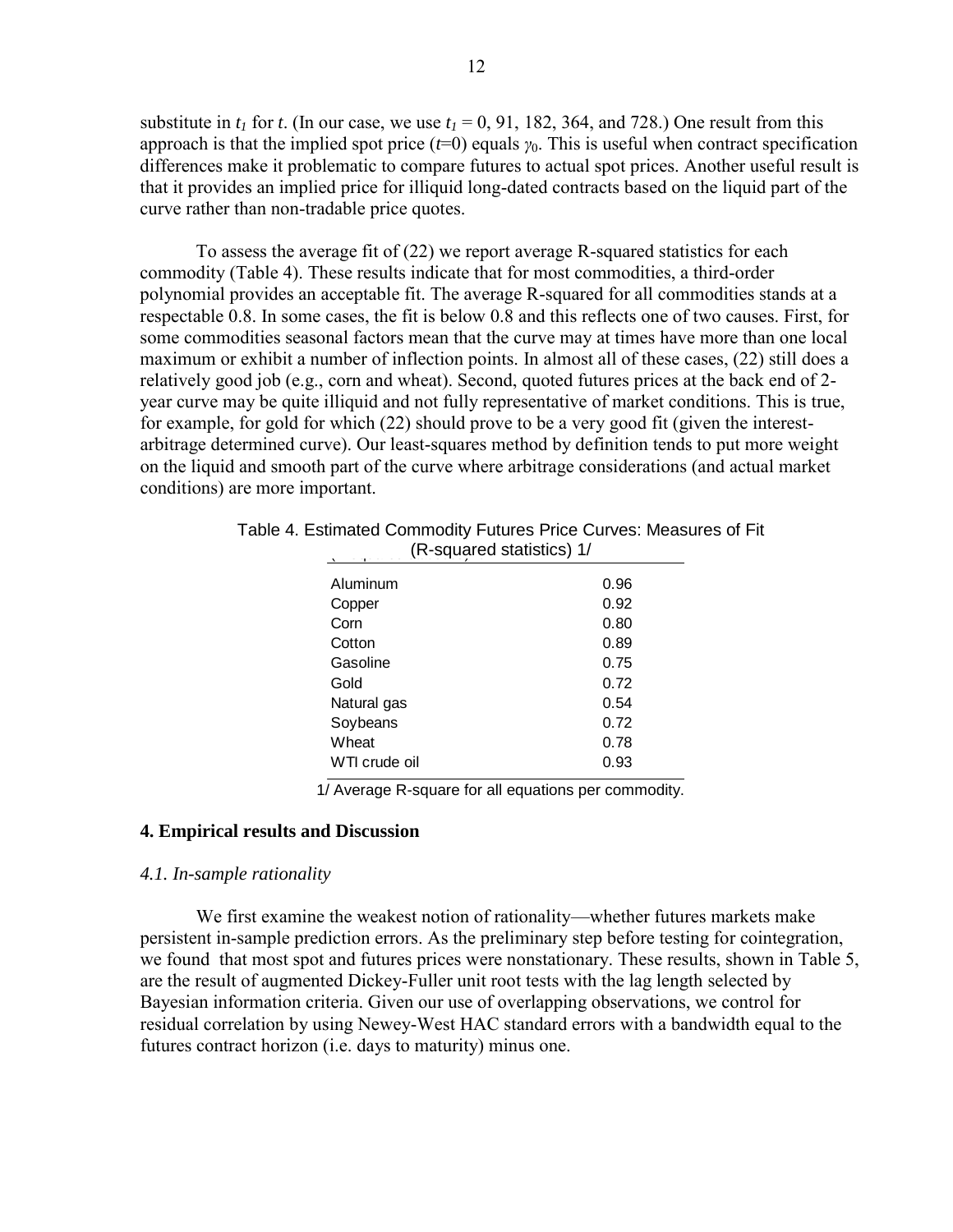|           |          |         |                                                                                            |         |                |             | Natural Sas |          |         |           |
|-----------|----------|---------|--------------------------------------------------------------------------------------------|---------|----------------|-------------|-------------|----------|---------|-----------|
| Horizon   | Aluminum | Copper  | $C_{\!\!\mathcal{O}_{\!\!\mathop{\mathsf{F}}\nolimits_{\!\!\mathop{\mathsf{G}}\nolimits}}$ | Cotton  | Casoline       | <b>SOLD</b> |             | Soybeans | Wheat   | Crude oil |
|           |          |         |                                                                                            |         | Spot prices    |             |             |          |         |           |
| 3 months  | $-1.91$  | $-0.61$ | $-0.89$                                                                                    | $-2.55$ | $-0.14$        | 2.94        | $-3.24$     | $-1.33$  | $-1.73$ | $-0.26$   |
| 6 months  | $-2.04$  | $-0.48$ | $-1.63$                                                                                    | $-2.99$ | 0.00           | 3.00        | $-2.65$     | $-1.48$  | $-1.87$ | $-0.18$   |
| 12 months | $-0.34$  | $-0.59$ | $-2.15$                                                                                    | $-3.63$ | 0.23           | 0.63        | $-2.21$     | $-2.34$  | 0.11    | 0.25      |
| 24 months |          | $-4.83$ | $-2.83$                                                                                    | $-3.28$ | $\cdots$       | $-1.03$     | $-3.90$     | $-2.60$  | $-4.05$ | $-0.01$   |
|           |          |         |                                                                                            |         | Futures prices |             |             |          |         |           |
| 3 months  | $-1.27$  | $-0.58$ | $-0.73$                                                                                    | $-2.46$ | 0.09           | 2.89        | $-1.90$     | $-1.15$  | $-1.30$ | $-0.06$   |
| 6 months  | $-1.37$  | $-0.34$ | $-1.03$                                                                                    | $-1.78$ | 0.12           | 2.79        | $-1.83$     | $-0.95$  | $-1.09$ | 0.12      |
| 12 months | $-1.31$  | $-0.31$ | $-0.69$                                                                                    | $-4.00$ | 2.33           | 0.58        | $-3.17$     | $-0.85$  | $-0.68$ | 0.30      |
| 24 months |          | $-4.63$ | $-1.12$                                                                                    | $-1.79$ | $\cdots$       | $-1.59$     | $-3.72$     | $-2.16$  | $-0.78$ | 0.39      |
|           |          |         |                                                                                            |         |                |             |             |          |         |           |

Table 5. Commodity Spot and Futures Prices: Unit Root Tests, Jan-1990 to Jun-2011 (t-statistics for the null hypothesis that the variable is a unit root process)

Source: Authors' estimates.

1/ Bold figures indicate that the null hypothesis of a unit root was rejected at the 5 percent level using Dickey-Fuller critical values and t-statistics based on robust standard errors.

For those commodities with I(1) spot and futures prices, we were able to reject the null hypothesis that the coefficient  $\phi = 0$  from equation (13) in all cases (Table 6). In other words, the commodity futures price and the realized spot price are cointegrated and futures markets do not make persistent forecasting errors.

|           |          |          |             |          |             |                   | Natural <sub>Sas</sub> |          |          |           |
|-----------|----------|----------|-------------|----------|-------------|-------------------|------------------------|----------|----------|-----------|
| Horizon   | Aluminum | Copper   | <b>CONS</b> | Cotton   | Gasoline    | <sup>GOI</sup> CY |                        | Soybeans | Wheat    | Crude oil |
|           |          |          |             |          | Spot prices |                   |                        |          |          |           |
| 3 months  | $-8.78$  | $-6.76$  | $-9.99$     | $-9.06$  | $-7.36$     | $-13.08$          | $\cdots$               | $-7.01$  | $-4.94$  | $-4.99$   |
| 6 months  | $-7.94$  | $-7.55$  | $-9.43$     | $\cdots$ | $-8.83$     | $-3.45$           | $-5.60$                | $-8.85$  | $-3.11$  | $-4.63$   |
| 12 months | $-4.37$  | $-5.39$  | $-6.85$     | $\cdots$ | $-4.29$     | $-3.82$           | $\cdots$               | $-7.09$  | $-4.59$  | $-6.32$   |
| 24 months | $\cdots$ | $\cdots$ | $-3.07$     | $\cdots$ | $\cdots$    | $-6.19$           | $\cdots$               | $-3.29$  | $\cdots$ | $-6.05$   |

Table 6. Hypothesis Tests of Cointegration Between Realized Spot and Futures Prices 1/ (Engle-Granger test statistics)

Source: Authors' calculations.

1/ Based on Engle-Granger tests of the residuals from equation # with the number of lags selected by Bayesian information criteria. MacKinnon (1991) critical values.

Wald test *p*-value results for the null of efficiency (10) and the joint null of efficiency and unbiasedness (12) are shown in Table 7. The efficient market hypothesis was rejected for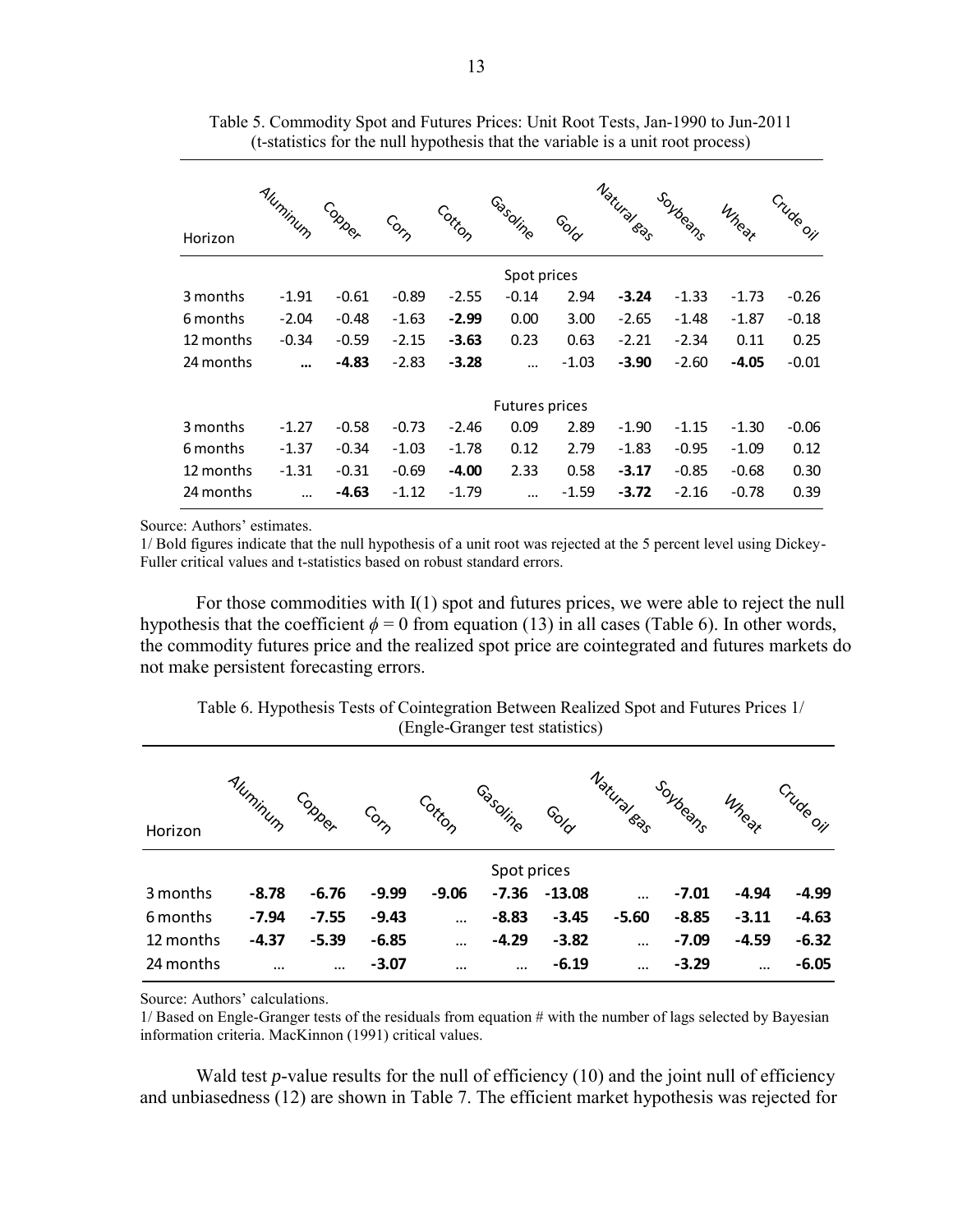most commodities and at most horizons. In particular, at the 91 and 182 day horizons, less than half of the commodities are efficient at the 5 percent significance level. We can also rule out efficiency for all commodities at the one and two year horizon except for cotton.

| Table 7. Hypothesis Tests for the Efficiency and Unbiasedness of Futures Markets | (null hypothesis that market is efficient and unbiased, p-values) |                |           |          |                                            |                |                         |          |
|----------------------------------------------------------------------------------|-------------------------------------------------------------------|----------------|-----------|----------|--------------------------------------------|----------------|-------------------------|----------|
|                                                                                  | Market Efficiency Null Hypothesis                                 |                |           |          |                                            |                | Unbiasedness Hypothesis |          |
|                                                                                  |                                                                   | Horizon (days) |           |          |                                            | Horizon (days) |                         |          |
| Commodity                                                                        | 91                                                                | 182            | 364       | 728      | 91                                         | 182            | 364                     | 728      |
|                                                                                  |                                                                   |                |           |          | Nonstationary I(1) spot and futures prices |                |                         |          |
| Aluminum                                                                         | 0.00                                                              | 0.00           | 0.00      | .        | 0.00                                       | 0.00           | 0.00                    | $\cdots$ |
| Copper                                                                           | 0.06                                                              | 0.00           | 0.00      | $\cdots$ | 0.07                                       | 0.00           | 0.00                    | $\cdots$ |
| Corn                                                                             | 0.04                                                              | $\cdots$       | $\cdots$  | $\cdots$ | 0.09                                       | $\cdots$       |                         | $\cdots$ |
| Cotton                                                                           | $\cdots$                                                          | $\cdots$       | $\cdots$  | $\cdots$ | $\cdots$                                   | $\cdots$       | $\cdots$                | $\cdots$ |
| Gasoline                                                                         | 0.01                                                              | 0.10           | 0.00      | $\cdots$ | 0.01                                       | 0.08           | 0.00                    | $\cdots$ |
| Gold                                                                             | 0.93                                                              | 0.00           | 0.00      | $\cdots$ | 0.97                                       | 0.00           | 0.00                    | .        |
| Natural gas                                                                      | $\cdots$                                                          | 0.47           | 0.00      | $\cdots$ | $\cdots$                                   | 0.63           | 0.00                    | $\cdots$ |
| Soybeans                                                                         | 0.57                                                              | 0.04           | $\ddotsc$ | $\cdots$ | 0.57                                       | 0.01           | $\cdots$                | $\cdots$ |
| Wheat                                                                            | 0.00                                                              | 0.00           | $\cdots$  | $\cdots$ | 0.00                                       | 0.00           | $\cdots$                | .        |
| WTI crude oil                                                                    | 0.00                                                              | 0.01           | 0.00      | 0.00     | 0.00                                       | 0.00           | 0.00                    | 0.00     |
|                                                                                  |                                                                   |                |           |          | Stationary I(0) spot and futures prices    |                |                         |          |
| Aluminum                                                                         | .                                                                 | .              | .         | $\cdots$ | .                                          | .              | $\cdots$                | .        |
| Copper                                                                           | .                                                                 | .              | $\cdots$  | 0.00     | .                                          | .              | $\cdots$                | 0.00     |
| Corn                                                                             | .                                                                 | .              | $\cdots$  | $\cdots$ | $\cdots$                                   | .              |                         | $\cdots$ |
| Cotton                                                                           | 0.09                                                              | 0.04           | 0.14      | .        | 0.13                                       | 0.02           | 0.00                    | $\cdots$ |
| Gasoline                                                                         | .                                                                 | .              | .         | $\cdots$ | .                                          | $\cdots$       | $\cdots$                | $\cdots$ |
| Gold                                                                             | .                                                                 | $\cdots$       | $\cdots$  | $\cdots$ | .                                          | $\cdots$       | $\cdots$                | .        |
| Natural gas                                                                      | .                                                                 | .              | $\cdots$  | $\cdots$ | .                                          | $\cdots$       | $\cdots$                | $\cdots$ |
| Soybeans                                                                         | .                                                                 | .              | .         | 0.00     | .                                          | .              | $\cdots$                | 0.00     |
| Wheat                                                                            | .                                                                 | .              | $\cdots$  | .        | .                                          | .              | $\cdots$                | .        |
| WTI crude oil                                                                    | .                                                                 | .              | $\cdots$  | $\cdots$ | $\cdots$                                   | $\cdots$       | $\cdots$                | $\cdots$ |

(null hypothesis that market is efficient and unbiased, p-values)

Source: Authors' calculations.

Why was rationality, defined by efficiency and unbiasedness, so easy to reject? In most cases, lagged values of spot and futures prices provide significant in-sample explanatory power for realized spot prices. This finding was particularly true for the longer horizons of one and two years. Interpreting the coefficients on lags—which varied widely in sign and size across commodities—is difficult largely due to high degree of multicollinearity between the lags of realized spot prices and futures prices. One clear result, however, is that Bayesian criteria typically selected quite long lag lengths for the test equations, often of five or six periods, especially for horizons beyond 3 months. In other words, the evolution of spot prices seems to depend not only on lagged spot and futures prices, but on lags that stretch back some way into the past. The signs on these coefficients varied by commodity, which rules out a simple interpretation such as long-run mean reversion.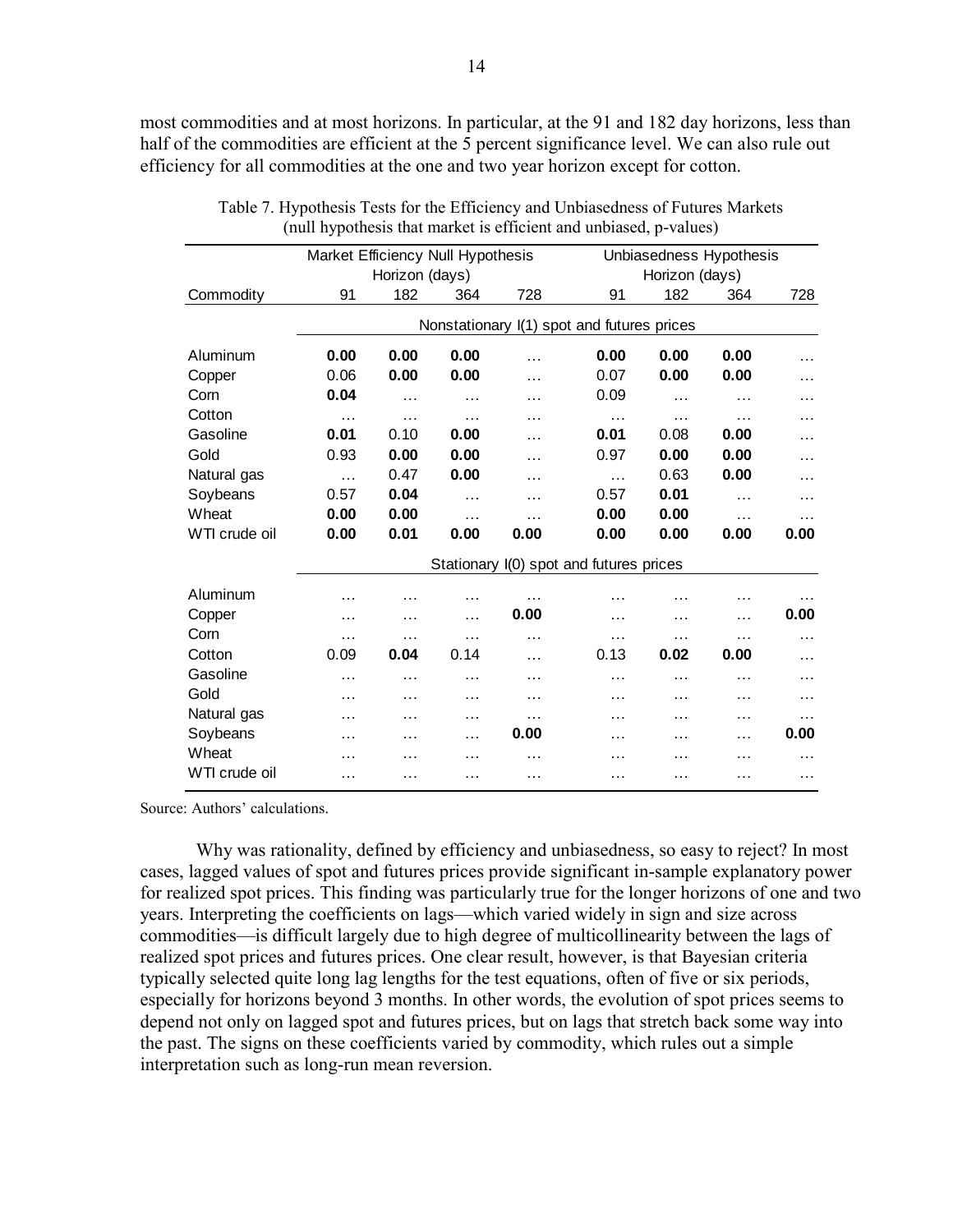### *4.2. Out-of-sample forecasting*

 Root mean square errors (RMSEs) for each of the candidate models and the random walk benchmark are presented in Table 8. One striking result is the large size of these errors for all of the approaches considered, confirming the extent to which commodity prices are volatile and difficult to forecast. For example, the RMSE for crude oil, copper, and corn futures—three of the most liquid contracts in the energy, metals, and food groups, respectively—range between 15 to 19 percent at the three month horizon. Absolute forecasting performance, in most cases, deteriorates with the length of the horizon; for example, for the same three contracts the RMSE range was 31 to 45 percent at the two year horizon.

 The second notable result from the RMSEs is that the futures price and random walk models appear to outperform all of the other models, particularly for horizons from 91 to 364 days. The futures price and random walk RMSEs averaged across all 10 commodities is 16.1 percent and 16.4 percent, respectively at the 91 day horizon. In contrast, the RMSEs for the time series models are about 9 percentage points higher and for the models producing *k*-step ahead forecasts (including the exponential smoother and the weekly ARIMA) about 2 percentage points higher. These gaps only narrow significantly at the 2 year horizon. The one exception to this is the good performance of the Holt-Winters exponential smoother at the longer horizons, suggesting some trend persistence that is not picked up by other models.

 In Figure 2, we show extended results for crude oil. This includes a larger range of models (specifically ARIMA and ARMA without drift) and extends the forecast horizon to 3 years (or 1092 days). The deterioration in the forecasting performance of futures the longer the forecast horizon is particularly clear from this analysis.



# Figure 2. Root Mean Square Errors, 1990-2011 (percent)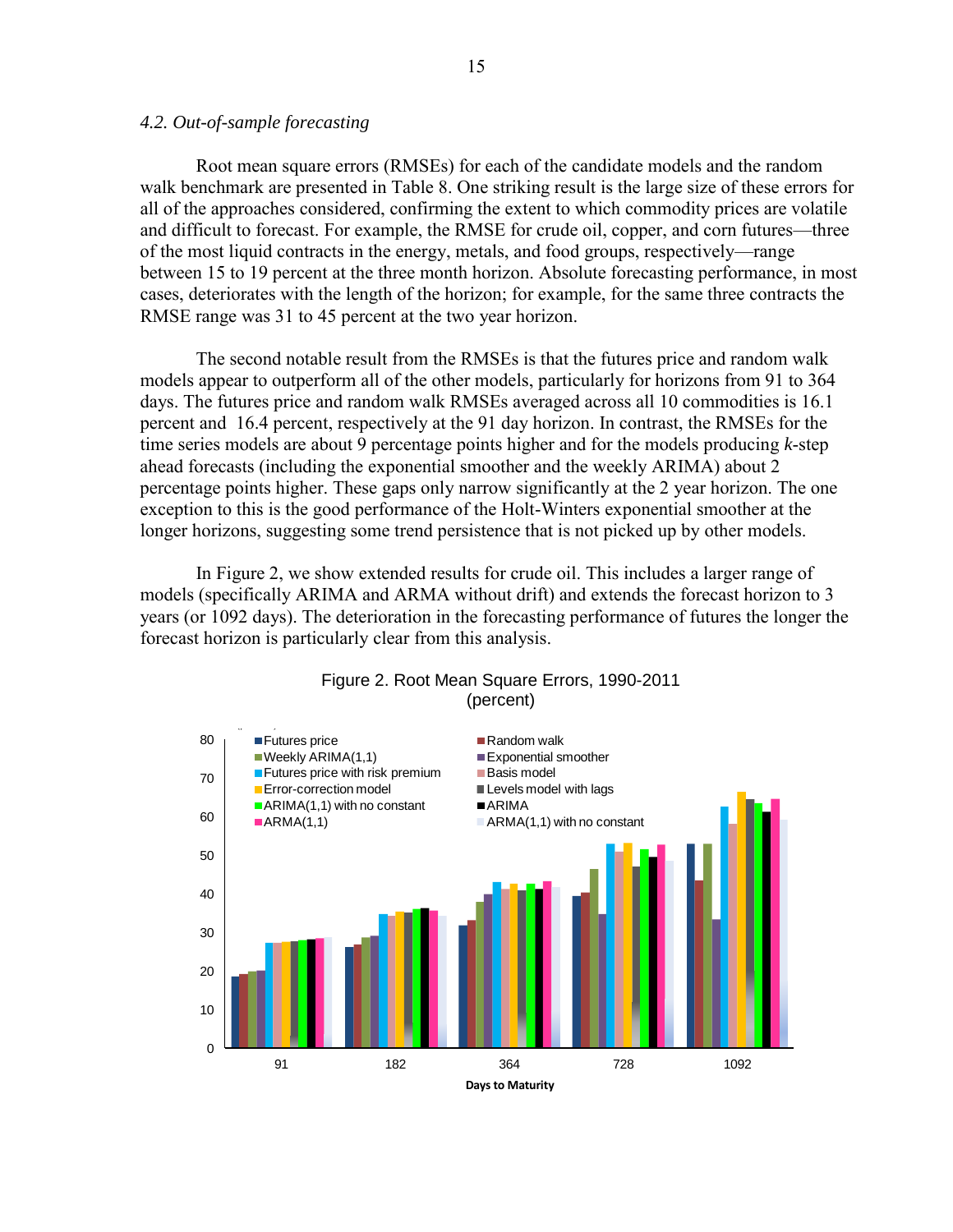|                                 |                |                | (percent) | Table 8. Root Mean Square Errors, 1990-2011 |        |                |      |           |  |
|---------------------------------|----------------|----------------|-----------|---------------------------------------------|--------|----------------|------|-----------|--|
|                                 |                | Horizon (days) |           |                                             |        | Horizon (days) |      |           |  |
|                                 | 91             | 182            | 364       | 728                                         | 91     | 182            | 364  | 728       |  |
|                                 |                | Aluminum       |           |                                             | Copper |                |      |           |  |
| Random walk                     | 11.2           | 17.5           | 23.6      | $\cdots$                                    | 15.5   | 23.3           | 31.7 | 44.5      |  |
| <b>ARIMA</b>                    | 21.1           | 26.8           | 37.3      | $\ldots$                                    | 25.3   | 33.2           | 48.3 | 61.0      |  |
| ARMA(1,1)                       | 21.1           | 27.3           | 35.1      | $\cdots$                                    | 25.6   | 34.4           | 47.9 | 57.3      |  |
| Weekly ARIMA(1,1)               | 14.1           | 22.3           | 28.5      | $\ldots$                                    | 17.5   | 26.2           | 35.1 | 51.8      |  |
| <b>Exponential smoother</b>     | 14.6           | 24.0           | 33.1      | $\sim$ $\sim$                               | 18.6   | 29.0           | 41.7 | 52.7      |  |
| Futures price                   | 11.6           | 18.2           | 23.7      | $\cdots$                                    | 15.3   | 23.3           | 32.5 | 45.4      |  |
| Futures price with risk premium | 21.6           | 28.1           | 37.7      | $\cdots$                                    | 25.3   | 34.5           | 49.4 | 59.6      |  |
| Basis model                     | 21.7           | 28.3           | 38.3      | $\ddotsc$                                   | 25.0   | 33.6           | 48.0 | 58.7      |  |
| Error-correction model          | 21.0           | 27.4           | 35.7      | $\ldots$                                    | 25.6   | 34.4           | 48.4 | 57.6      |  |
| Levels model with lags          | 21.7           | 27.8           | 35.5      | $\ddotsc$                                   | 25.6   | 34.8           | 49.0 | 58.1      |  |
|                                 | Corn<br>Cotton |                |           |                                             |        |                |      |           |  |
| Random walk                     | 16.4           | 23.8           | 29.4      | 36.8                                        | 14.9   | 22.6           | 30.8 | 38.7      |  |
| <b>ARIMA</b>                    | 26.0           | 32.8           | 40.9      | 41.2                                        | 22.8   | 33.7           | 38.5 | 31.2      |  |
| ARMA(1,1)                       | 26.2           | 31.3           | 36.9      | 36.0                                        | 22.4   | 31.3           | 35.8 | 30.1      |  |
| Weekly ARIMA(1,1)               | 19.0           | 26.6           | 31.9      | 46.6                                        | 15.7   | 23.7           | 34.5 | 65.3      |  |
| Exponential smoother            | 20.0           | 29.9           | 42.1      | 58.5                                        | 15.8   | 24.0           | 35.3 | 37.7      |  |
| Futures price                   | 16.7           | 23.0           | 27.1      | 31.3                                        | 14.8   | 22.2           | 29.5 | 36.0      |  |
| Futures price with risk premium | 25.2           | 30.8           | 35.3      | 32.8                                        | 22.8   | 32.2           | 35.7 | 31.8      |  |
| Basis model                     | 24.2           | 29.2           | 35.5      | 33.2                                        | 22.5   | 32.0           | 36.6 | 31.6      |  |
| Error-correction model          | 25.0           | 30.4           | 38.2      | 34.0                                        | 22.5   | 33.7           | 35.4 | 30.8      |  |
| Levels model with lags          | 25.3           | 30.8           | 39.7      | 35.9                                        | 22.3   | 32.7           | 35.6 | 25.6      |  |
|                                 |                | Crude oil      |           |                                             |        | Gasoline       |      |           |  |
| Random walk                     | 19.3           | 26.9           | 33.2      | 40.3                                        | 20.9   | 28.3           | 32.4 | $\ddotsc$ |  |
| ARIMA                           | 28.1           | 36.3           | 41.3      | 49.7                                        | 29.4   | 35.2           | 42.2 | $\cdots$  |  |
| ARMA(1,1)                       | 28.6           | 35.7           | 43.2      | 52.8                                        | 30.1   | 34.0           | 43.1 | $\cdots$  |  |
| Weekly ARIMA(1,1)               | 19.9           | 28.6           | 37.9      | 46.6                                        | 22.9   | 31.0           | 37.0 | $\cdots$  |  |
| <b>Exponential smoother</b>     | 20.1           | 29.1           | 39.9      | 34.7                                        | 22.9   | 31.1           | 36.9 | $\cdots$  |  |
| Futures price                   | 18.6           | 26.2           | 31.9      | 39.5                                        | 19.6   | 25.8           | 37.0 | $\cdots$  |  |
| Futures price with risk premium | 27.4           | 34.2           | 41.4      | 51.0                                        | 27.7   | 32.7           | 43.7 | $\cdots$  |  |
| Basis model                     | 27.7           | 34.9           | 40.8      | 46.8                                        | 28.1   | 33.1           | 42.9 | $\cdots$  |  |
| Error-correction model          | 27.4           | 34.8           | 43.2      | 53.0                                        | 29.7   | 34.5           | 43.6 | $\cdots$  |  |
| Levels model with lags          | 27.6           | 35.4           | 42.6      | 53.3                                        | 29.2   | 33.0           | 42.9 | $\cdots$  |  |

# (percent)

 Hypothesis tests of out-of-sample forecast accuracy are presented in Table 9. The null hypothesis in these tests is that there is no difference in forecasting accuracy between the candidate model and the benchmark. On the basis of DM tests, it was possible to reject the null and conclude that the random walk is a better forecaster than most of the naïve reduced form models for the majority of commodities in our sample. Taking into account parameter uncertainty and on the basis of Clarke and West adjusted mean squared errors, however, the tests were less conclusive. In most cases, it was not possible to reject the null and ARIMA specifications also appear to outperform the random walk, especially at longer horizons for some agricultural commodities.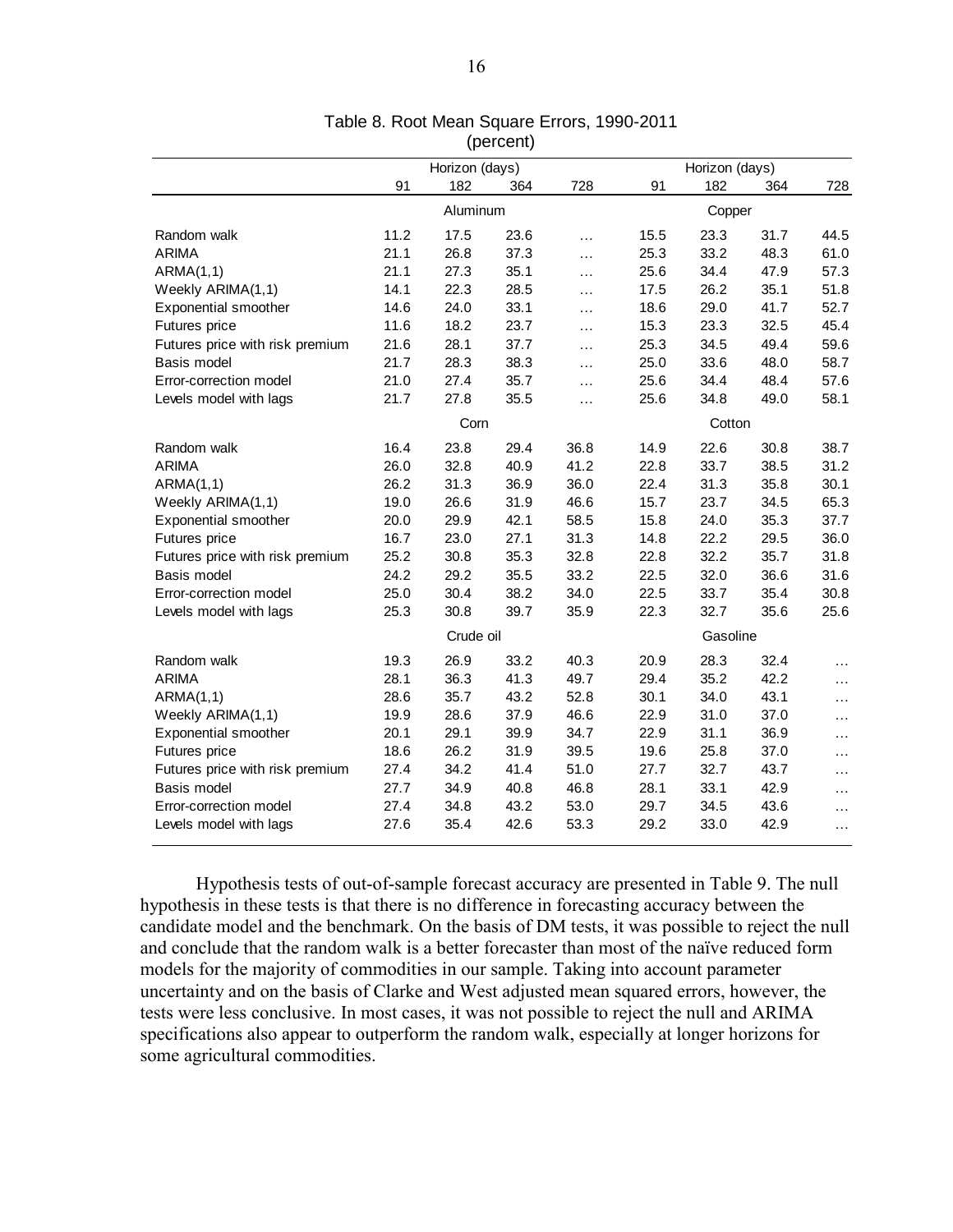|                                 |      |                |      |      | Table 8 (cont). Root Mean Square Errors, 1990-2011 |                |      |      |
|---------------------------------|------|----------------|------|------|----------------------------------------------------|----------------|------|------|
|                                 |      | Horizon (days) |      |      |                                                    | Horizon (days) |      |      |
|                                 | 91   | 182            | 364  | 728  | 91                                                 | 182            | 364  | 728  |
|                                 |      | Gold           |      |      |                                                    | Natural gas    |      |      |
| Random walk                     | 7.0  | 9.9            | 15.2 | 25.5 | 29.5                                               | 38.6           | 49.2 | 52.7 |
| ARIMA                           | 10.6 | 14.9           | 22.3 | 34.6 | 37.4                                               | 45.9           | 56.2 | 55.8 |
| ARMA(1,1)                       | 10.5 | 15.2           | 24.3 | 36.6 | 39.3                                               | 50.2           | 54.2 | 63.4 |
| Weekly ARIMA(1,1)               | 7.5  | 10.8           | 16.4 | 28.6 | 28.8                                               | 40.6           | 54.3 | 65.2 |
| Exponential smoother            | 7.7  | 11.2           | 17.1 | 16.8 | 28.8                                               | 40.5           | 54.5 | 55.2 |
| Futures price                   | 6.9  | 9.7            | 14.7 | 24.4 | 27.3                                               | 34.5           | 43.8 | 53.1 |
| Futures price with risk premium | 10.6 | 15.7           | 26.0 | 38.2 | 36.0                                               | 47.8           | 54.9 | 66.5 |
| Basis model                     | 10.5 | 15.8           | 26.2 | 38.4 | 36.0                                               | 46.7           | 51.2 | 59.3 |
| Error-correction model          | 10.6 | 15.4           | 22.8 | 34.7 | 36.1                                               | 49.2           | 57.3 | 64.9 |
| Levels model with lags          | 10.3 | 14.7           | 22.9 | 34.7 | 36.5                                               | 50.7           | 54.6 | 65.0 |
|                                 |      | Soybeans       |      |      | Wheat                                              |                |      |      |
| Random walk                     | 13.2 | 18.8           | 24.1 | 32.7 | 14.3                                               | 20.4           | 27.9 | 34.4 |
| <b>ARIMA</b>                    | 20.9 | 26.4           | 33.1 | 37.0 | 21.2                                               | 29.6           | 35.9 | 35.3 |
| ARMA(1,1)                       | 20.8 | 25.9           | 34.3 | 37.3 | 21.2                                               | 29.9           | 35.4 | 26.9 |
| Weekly ARIMA(1,1)               | 15.2 | 21.5           | 27.6 | 42.2 | 15.5                                               | 22.0           | 31.2 | 65.1 |
| <b>Exponential smoother</b>     | 15.2 | 21.5           | 27.6 | 25.3 | 15.4                                               | 21.8           | 31.0 | 50.0 |
| <b>Futures price</b>            | 12.4 | 17.1           | 21.3 | 29.8 | 18.0                                               | 21.9           | 28.1 | 38.9 |
| Futures price with risk premium | 19.7 | 25.0           | 32.0 | 35.3 | 20.9                                               | 30.5           | 37.4 | 27.0 |
| Basis model                     | 19.3 | 24.4           | 32.5 | 35.4 | 20.6                                               | 29.8           | 36.6 | 30.5 |
| Error-correction model          | 20.2 | 25.3           | 32.8 | 34.5 | 20.5                                               | 29.8           | 38.4 | 31.5 |
| Levels model with lags          | 19.8 | 25.2           | 34.5 | 36.4 | 20.8                                               | 29.7           | 37.8 | 29.2 |

Table 8 (cont). Root Mean Square Errors, 1990-2011

Clearer results were obtained for futures prices. In almost all cases, the futures price outperformed the random walk, although statistical significance (at the 90 percent and 95 percent levels) of this result was less common. Futures prices did better at shorter horizons and became less accurate relative to a random walk at the two-year horizon. This suggests that lower liquidity at the back end of the curve may be impeding the price discovery process and reducing their use as forecasters, particularly relative to the Holt-Winters smoother. Time series models, on the other hand, did much worse than the random walk.

To illustrate some of these results in more detail, we focus on crude oil. Futures prices forecast better than a random walk at all horizons up to 2 years, although this result is statistically significant (at the 10 percent level) only at the 91 day horizon. Notwithstanding high liquidity in crude oil markets, the back end of the futures curve underperforms just as it does with many other commodities. One striking result is that, based on the DM test, we can reject the null at the 2 year and 3 year horizon and conclude that that the exponential smoother is a better forecaster than the random walk beyond 2 years. It is beyond the scope of our paper to understand the characteristics of commodity price dynamics and the smoother that produces this result, but medium-term reversion to persistent trends in prices seems to be playing some role in this result.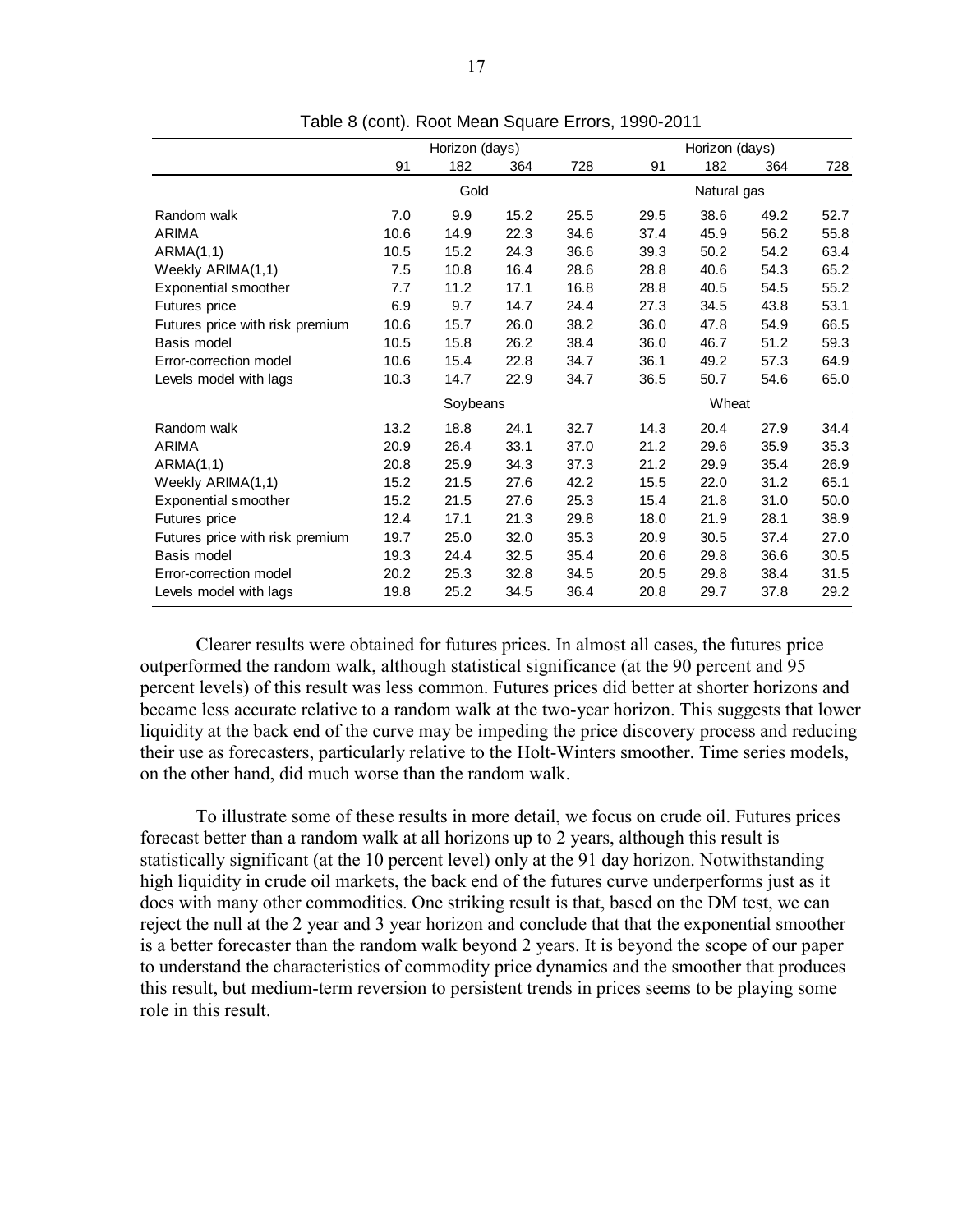|                                           |         | Horizon (days) |         |         |         | Horizon (days) |         |         |
|-------------------------------------------|---------|----------------|---------|---------|---------|----------------|---------|---------|
|                                           | 91      | 182            | 364     | 728     | 91      | 182            | 364     | 728     |
|                                           |         | Aluminum       |         |         |         | Copper         |         |         |
| <b>Diebold-Mariano statistics</b>         |         |                |         |         |         |                |         |         |
| ARIMA (1,1,1)                             | 2.42    | 1.58           | 3.01    | 0.80    | 3.78    | 3.18           | 2.26    | 1.16    |
| ARMA (1,1)                                | 2.74    | 1.86           | 1.19    | 0.04    | 3.96    | 3.06           | 1.87    | 0.84    |
| Weekly ARIMA(1,1,1)                       | 1.69    | 1.02           | 0.46    | 0.49    | 2.86    | 2.09           | 1.59    | 1.70    |
| <b>Exponential smoother</b>               | 2.04    | 1.41           | 1.18    | 1.00    | 2.36    | 1.66           | 1.41    | 0.22    |
| Futures price                             | 0.17    | 0.00           | 0.19    | $-0.66$ | $-1.17$ | $-0.01$        | 0.45    | 0.22    |
| Futures price with risk premium           | 2.58    | 1.98           | 2.45    | 1.18    | 3.76    | 3.28           | 2.29    | 1.05    |
| Basis model                               | 2.54    | 1.88           | 2.96    | 0.96    | 3.73    | 2.92           | 2.07    | 1.00    |
| Error correction model                    | 2.55    | 1.96           | 1.77    | 0.54    | 3.94    | 3.20           | 2.47    | 0.95    |
| Levels model with lags                    | 2.81    | 2.02           | 1.94    | 0.68    | 4.00    | 3.08           | 2.06    | 0.97    |
| <b>Clarke and West adjusted statistic</b> |         |                |         |         |         |                |         |         |
| ARIMA (1,1,1)                             | 1.34    | $-1.60$        | $-0.41$ | $-0.26$ | 1.59    | $-0.77$        | 0.04    | 0.24    |
| ARMA (1,1)                                | 1.56    | $-1.12$        | $-0.59$ | $-0.77$ | 1.73    | $-0.38$        | $-0.03$ | $-0.18$ |
| Futures price with risk premium           | 1.66    | $-0.96$        | $-0.31$ | $-0.06$ | 1.47    | $-0.37$        | 0.26    | 0.09    |
| Basis model                               | 1.64    | $-0.99$        | $-0.26$ | $-0.30$ | 1.42    | $-0.63$        | 0.00    | $-0.01$ |
| Error correction model                    | 1.37    | $-1.31$        | $-0.67$ | $-0.62$ | 1.67    | $-0.37$        | 0.09    | $-0.16$ |
| Levels model with lags                    | 1.74    | $-1.06$        | $-0.66$ | $-0.53$ | 1.73    | $-0.23$        | 0.17    | $-0.09$ |
|                                           |         | Corn           |         |         |         | Cotton         |         |         |
| <b>Diebold-Mariano statistics</b>         |         |                |         |         |         |                |         |         |
| ARIMA (1,1,1)                             | 4.48    | 2.58           | 1.95    | 0.25    | 4.83    | 3.39           | 1.00    | $-0.47$ |
| ARMA (1,1)                                | 4.43    | 1.75           | 1.18    | $-1.13$ | 3.84    | 2.71           | 0.69    | $-0.52$ |
| Weekly ARIMA(1,1,1)                       | 4.52    | 3.19           | 2.42    | 2.30    | 4.55    | 4.41           | 3.69    | 1.92    |
| Exponential smoother                      | 3.39    | 2.06           | 2.07    | $-0.30$ | 3.89    | 3.79           | 2.73    | $-2.48$ |
| Futures price                             | 0.27    | $-0.50$        | $-0.83$ | $-1.11$ | $-0.13$ | $-0.25$        | $-0.57$ | $-0.80$ |
| Futures price with risk premium           | 4.24    | 1.88           | 0.91    | $-1.80$ | 3.90    | 3.14           | 0.71    | $-0.29$ |
| Basis model                               | 3.85    | 1.30           | 0.92    | $-1.60$ | 3.61    | 3.13           | 0.78    | $-0.34$ |
| Error correction model                    | 4.63    | 1.74           | 1.60    | $-1.42$ | 4.04    | 3.27           | 0.65    | $-0.46$ |
| Levels model with lags                    | 4.38    | 1.98           | 1.80    | $-0.95$ | 3.75    | 3.34           | 0.63    | $-1.48$ |
| <b>Clarke and West adjusted statistic</b> |         |                |         |         |         |                |         |         |
| ARIMA (1,1,1)                             | 0.91    | $-0.73$        | $-0.09$ | $-1.49$ | 1.96    | 1.12           | $-0.72$ | $-1.37$ |
| ARMA (1,1)                                | 0.92    | $-1.13$        | $-1.08$ | $-3.28$ | 1.27    | 0.24           | $-1.62$ | $-1.32$ |
| Futures price with risk premium           | 0.34    | $-1.55$        | $-1.71$ | $-3.45$ | 1.61    | 0.67           | $-1.65$ | $-1.13$ |
| Basis model                               | $-0.52$ | $-2.25$        | $-1.59$ | $-3.22$ | 1.31    | 0.60           | $-1.23$ | $-1.18$ |
| Error correction model                    | 0.21    | $-1.74$        | $-0.84$ | $-3.05$ | 1.43    | 1.22           | $-1.78$ | $-1.28$ |
|                                           |         | $-1.68$        |         |         |         | 0.95           | $-1.72$ | $-2.04$ |

Table 9. Relative Forecast Evaluation: Diebold-Mariano and Clarke-West Test Statistics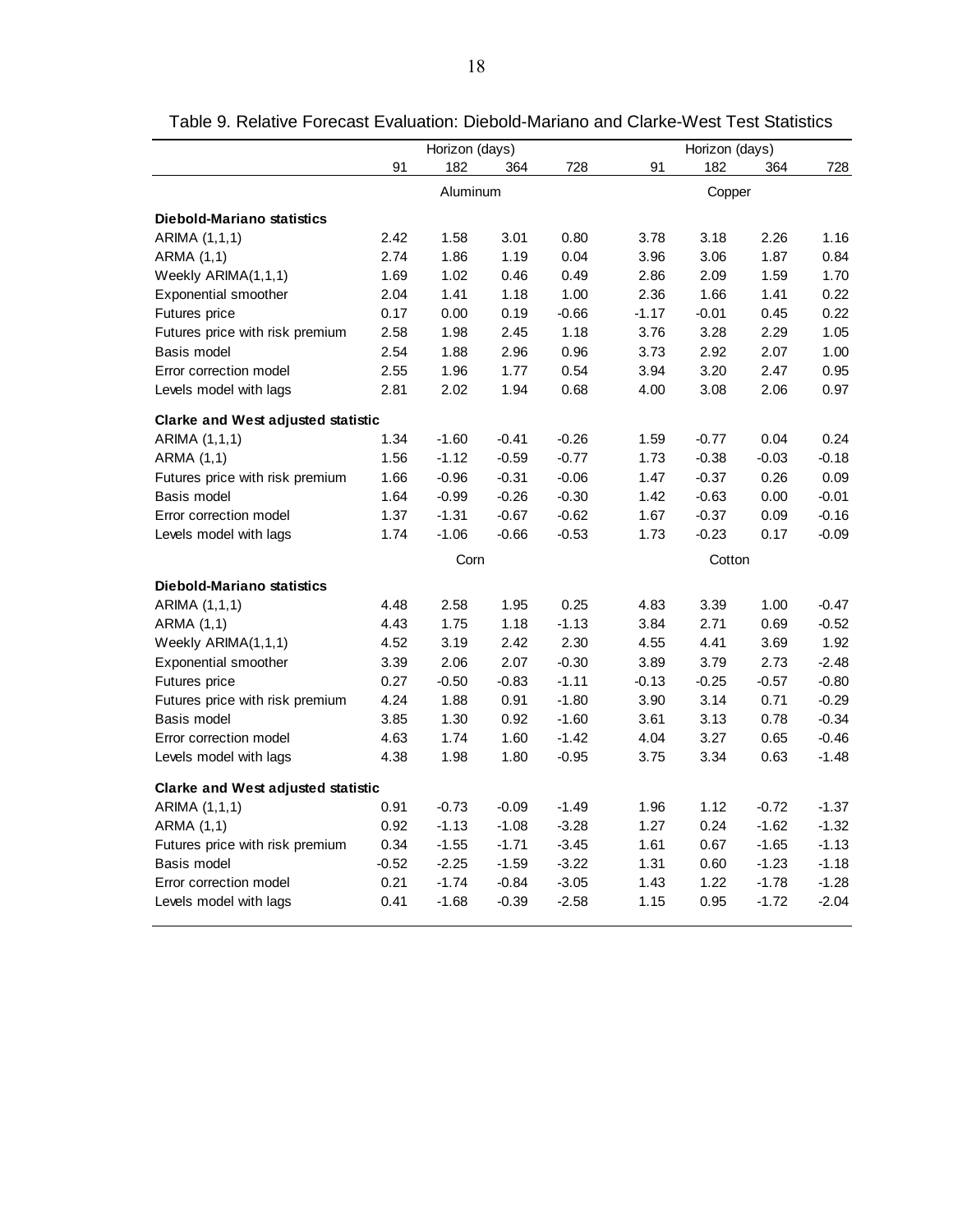|                                           |         | Horizon (days) |         |         |         | Horizon (days) |         |         |
|-------------------------------------------|---------|----------------|---------|---------|---------|----------------|---------|---------|
|                                           | 91      | 182            | 364     | 728     | 91      | 182            | 364     | 728     |
|                                           |         | Crude oil      |         |         |         | Gasoline       |         |         |
| <b>Diebold-Mariano statistics</b>         |         |                |         |         |         |                |         |         |
| Arima (1,1,1)                             | 4.24    | 3.76           | 2.58    | 2.15    | 3.44    | 1.40           | 0.72    | $-0.14$ |
| Arma (1,1)                                | 4.06    | 3.58           | 3.06    | 2.11    | 4.16    | 2.07           | 0.39    | 1.23    |
| Weekly ARIMA(1,1,1)                       | 1.94    | $-0.16$        | $-0.73$ | 0.59    | 2.18    | 1.53           | 1.37    | 1.55    |
| Exponential smoother                      | 2.25    | 1.08           | 0.51    | $-2.42$ | 2.65    | 1.73           | 1.59    | $-3.41$ |
| Futures price                             | $-0.66$ | $-0.72$        | $-0.70$ | $-0.61$ | $-1.55$ | $-2.22$        | $-2.16$ | 0.02    |
| Futures price with risk premium           | 4.30    | 3.94           | 3.33    | 2.19    | 3.11    | 1.83           | 0.49    | 2.08    |
| Basis model                               | 4.17    | 3.70           | 3.62    | 2.64    | 3.06    | 1.44           | $-0.08$ | 0.34    |
| Error correction model                    | 4.32    | 3.86           | 2.81    | 1.82    | 3.16    | 2.15           | 0.97    | 1.84    |
| Levels model with lags                    | 3.87    | 3.02           | 2.47    | 1.66    | 3.22    | 2.38           | 0.50    | 1.75    |
| Clarke and West adjusted statistic        |         |                |         |         |         |                |         |         |
| Arima (1,1,1)                             | 0.70    | 0.05           | $-0.01$ | 0.95    | $-0.27$ | $-1.69$        | $-1.86$ | $-2.52$ |
| Arma (1,1)                                | 0.43    | 0.40           | 1.29    | 1.47    | 0.57    | $-0.58$        | $-2.20$ | $-1.39$ |
| Futures price with risk premium           | 0.65    | 0.95           | 1.86    | 1.66    | $-0.88$ | $-1.28$        | $-1.80$ | $-0.70$ |
| Basis model                               | 0.55    | 1.07           | 2.98    | 2.49    | $-0.91$ | $-1.57$        | $-2.74$ | $-1.60$ |
| Error correction model                    | 0.68    | 0.70           | 0.38    | 1.00    | $-0.80$ | $-0.98$        | $-1.66$ | $-1.06$ |
| Levels model with lags                    | 0.15    | $-0.15$        | 0.41    | 0.92    | $-0.62$ | $-0.52$        | $-2.04$ | $-0.95$ |
|                                           |         | Gold           |         |         |         | Natural gas    |         |         |
| <b>Diebold-Mariano statistics</b>         |         |                |         |         |         |                |         |         |
| Arima (1,1,1)                             | 4.24    | 3.76           | 2.58    | 2.15    | 3.44    | 1.40           | 0.72    | $-0.14$ |
| Arma (1,1)                                | 4.06    | 3.58           | 3.06    | 2.11    | 4.16    | 2.07           | 0.39    | 1.23    |
| Weekly ARIMA(1,1,1)                       | 1.94    | $-0.16$        | $-0.73$ | 0.59    | 2.18    | 1.53           | 1.37    | 1.55    |
| Exponential smoother                      | 2.25    | 1.08           | 0.51    | $-2.42$ | 2.65    | 1.73           | 1.59    | $-3.41$ |
| Futures price                             | $-0.66$ | $-0.72$        | $-0.70$ | $-0.61$ | $-1.55$ | $-2.22$        | $-2.16$ | 0.02    |
| Futures price with risk premium           | 4.30    | 3.94           | 3.33    | 2.19    | 3.11    | 1.83           | 0.49    | 2.08    |
| Basis model                               | 4.17    | 3.70           | 3.62    | 2.64    | 3.06    | 1.44           | $-0.08$ | 0.34    |
| Error correction model                    | 4.32    | 3.86           | 2.81    | 1.82    | 3.16    | 2.15           | 0.97    | 1.84    |
| Levels model with lags                    | 3.87    | 3.02           | 2.47    | 1.66    | 3.22    | 2.38           | 0.50    | 1.75    |
| <b>Clarke and West adjusted statistic</b> |         |                |         |         |         |                |         |         |
| Arima (1,1,1)                             | 0.70    | 0.05           | $-0.01$ | 0.95    | $-0.27$ | $-1.69$        | $-1.86$ | $-2.52$ |
| Arma (1,1)                                | 0.43    | 0.40           | 1.29    | 1.47    | 0.57    | $-0.58$        | $-2.20$ | $-1.39$ |
| Futures price with risk premium           | 0.65    | 0.95           | 1.86    | 1.66    | $-0.88$ | $-1.28$        | $-1.80$ | $-0.70$ |
| Basis model                               | 0.55    | 1.07           | 2.98    | 2.49    | $-0.91$ | $-1.57$        | $-2.74$ | $-1.60$ |
| Error correction model                    | 0.68    | 0.70           | 0.38    | 1.00    | $-0.80$ | $-0.98$        | $-1.66$ | $-1.06$ |
| Levels model with lags                    | 0.15    | $-0.15$        | 0.41    | 0.92    | $-0.62$ | $-0.52$        | $-2.04$ | $-0.95$ |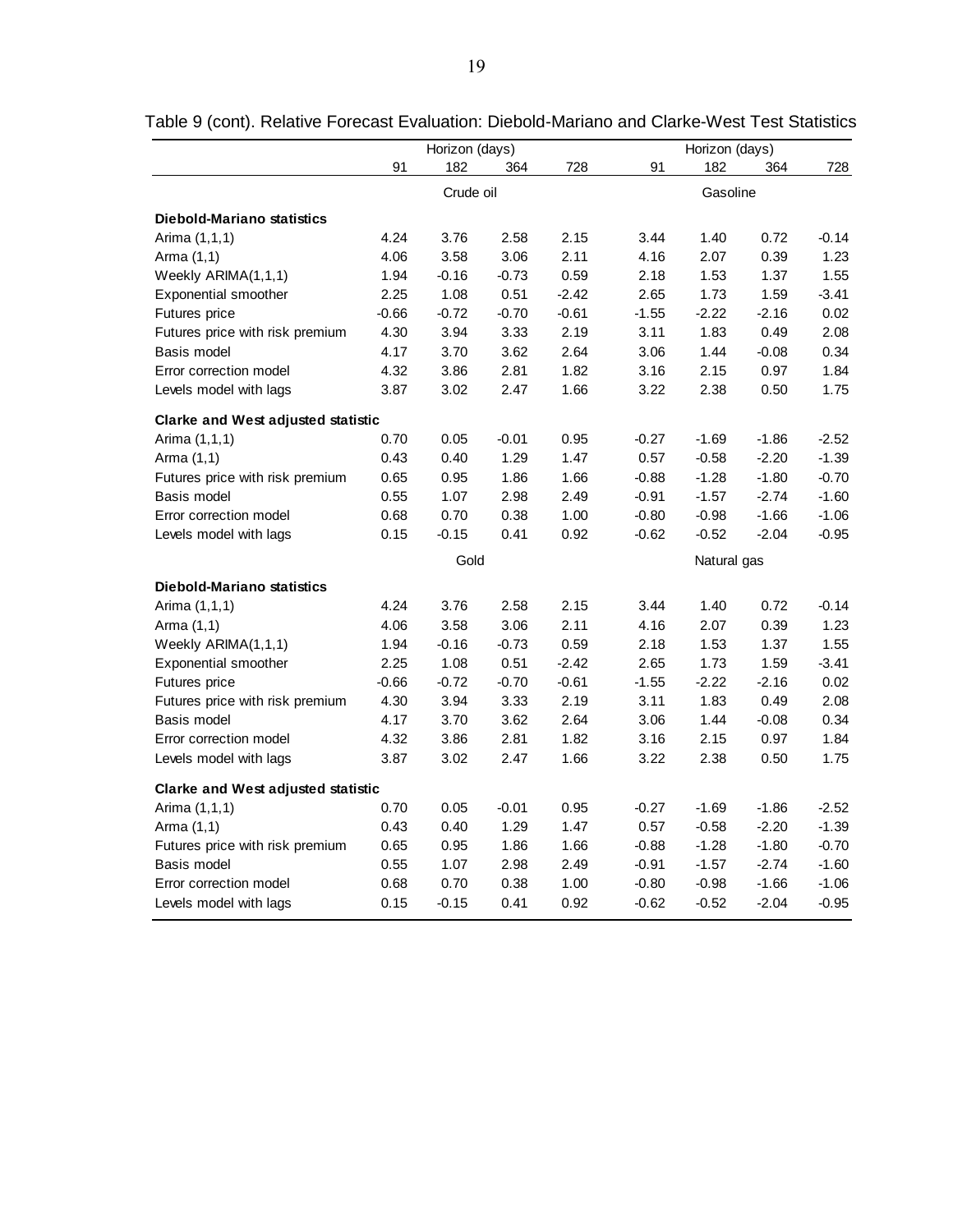|                                    |         | Horizon (days) |         |         | Horizon (days) |      |         |         |  |
|------------------------------------|---------|----------------|---------|---------|----------------|------|---------|---------|--|
|                                    | 91      | 182            | 364     | 728     | 91             | 182  | 364     | 728     |  |
|                                    |         | Soybeans       |         |         | Wheat          |      |         |         |  |
| Diebold-Mariano statistics         |         |                |         |         |                |      |         |         |  |
| Arima (1,1,1)                      | 4.07    | 2.09           | 2.02    | $-0.05$ | 4.61           | 3.48 | 1.46    | 1.41    |  |
| Arma (1,1)                         | 4.20    | 1.74           | 2.40    | 0.04    | 4.12           | 3.03 | 1.53    | $-0.34$ |  |
| Weekly ARIMA(1,1,1)                | 2.94    | 2.95           | 3.17    | 2.63    | 4.13           | 3.44 | 2.67    | 2.50    |  |
| Exponential smoother               | 2.80    | 2.94           | 3.03    | $-2.35$ | 3.42           | 2.62 | 1.80    | 1.95    |  |
| Futures price                      | $-1.70$ | $-1.69$        | $-1.64$ | $-0.90$ | 3.64           | 1.15 | 0.10    | 0.55    |  |
| Futures price with risk premium    | 4.13    | 1.81           | 1.85    | $-0.75$ | 4.49           | 3.85 | 1.74    | $-0.33$ |  |
| Basis model                        | 3.69    | 1.90           | 1.98    | $-0.87$ | 4.20           | 3.71 | 1.59    | 0.51    |  |
| Error correction model             | 4.33    | 2.29           | 1.90    | $-1.18$ | 4.29           | 3.76 | 1.70    | 0.79    |  |
| Levels model with lags             | 4.09    | 2.15           | 2.31    | $-0.34$ | 4.23           | 3.45 | 2.15    | 0.21    |  |
| Clarke and West adjusted statistic |         |                |         |         |                |      |         |         |  |
| Arima (1,1,1)                      | 1.02    | $-0.55$        | $-0.60$ | $-2.08$ | 0.31           | 0.12 | $-1.11$ | $-0.13$ |  |
| Arma (1,1)                         | 0.85    | $-0.67$        | $-0.27$ | $-2.04$ | 0.23           | 0.19 | $-1.25$ | $-2.15$ |  |
| Futures price with risk premium    | $-0.07$ | $-1.12$        | $-0.96$ | $-2.89$ | $-0.05$        | 0.61 | $-0.73$ | $-2.19$ |  |
| Basis model                        | $-0.57$ | $-1.65$        | $-0.79$ | $-2.99$ | $-0.36$        | 0.25 | $-0.95$ | $-1.34$ |  |
| Error correction model             | 0.45    | $-1.22$        | $-0.68$ | $-3.28$ | $-0.39$        | 0.24 | $-0.50$ | $-1.19$ |  |
| Levels model with lags             | 0.01    | $-1.22$        | $-0.18$ | $-2.51$ | $-0.13$        | 0.15 | $-0.77$ | $-1.81$ |  |

Table 10 shows the results from a conditional test of (20) that the futures price should be a better forecaster during periods when the market is backwardated (as discussed in section 2.2). The figures are the coefficients on a dummy variable which takes a value of 1 when the market is backwardated in a regression in which the dependent variable is the loss differential *d*. (19) predicts that this coefficient will be negative. In most cases, we cannot reject the null hypothesis that both prices are equally good forecasters in both contango and backwardation. In some cases, notably crude oil, we find that futures prices are worse forecasters in these markets. These results have important implications for forecasters. In particular, they caution against disregarding spot prices when making forecasts in a backwardated (and tight) market.

We also tested the relative performance of futures when the market is in significant backwardation, which we define here as a spot price more than 5 percent higher than the corresponding futures price. (We use 2 percent in the case of corn due to insufficient observations at the higher threshold. We also had to drop aluminum and gold from this analysis as there are very few occurrences of such extreme backwardation in these markets.) The results shown in Table 10 show that futures are somewhat better forecasters relative to a random walk in extreme backwardation, but this is not a consistent result across commodities or forecast horizons, in contrast to the findings of Reeve and Vigfusson (2011).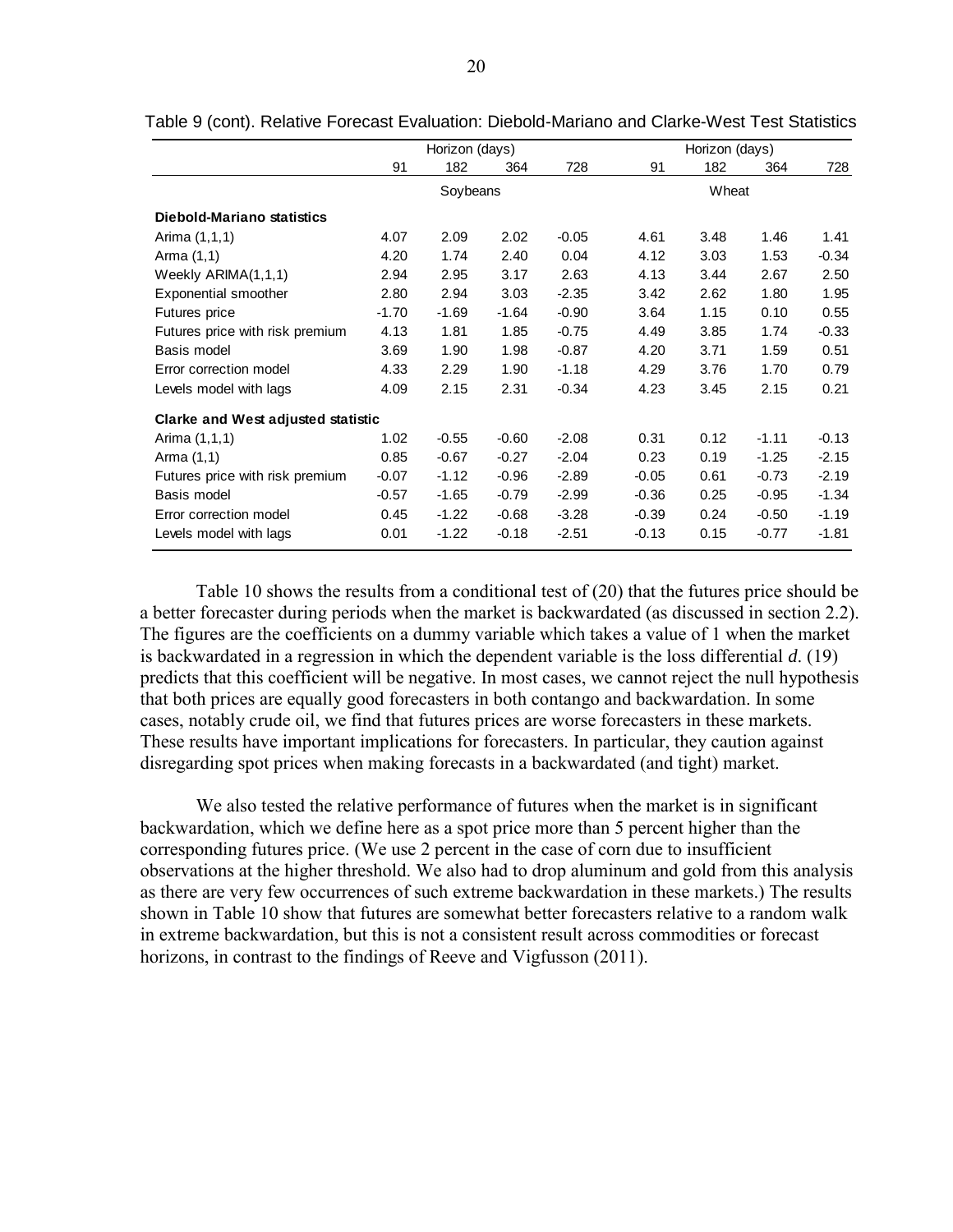|                |          |                |          |        | (coefficient on dummy variable=1 in backwardation)                                |                |          |         |
|----------------|----------|----------------|----------|--------|-----------------------------------------------------------------------------------|----------------|----------|---------|
|                |          | Horizon (days) |          |        |                                                                                   | Horizon (days) |          |         |
|                | 91       | 182            | 364      | 728    | 91                                                                                | 182            | 364      | 728     |
|                |          |                |          |        | Backwardation test (dummy variable = 1 if spot price > futures price)             |                |          |         |
|                |          | Aluminum       |          |        |                                                                                   | Copper         |          |         |
| Coefficient    | $-0.04$  | 0.00           | 0.62     |        | 0.10                                                                              | 0.57           | 2.28     | 7.04    |
| Standard error | (0.07)   | (0.25)         | (0.73)   |        | (0.11)                                                                            | (0.48)         | (2.06)   | (5.81)  |
|                |          | Corn           |          |        |                                                                                   | Cotton         |          |         |
| Coefficient    | $-4.04$  | $-6.09$        | $-8.94$  | 1.33   | $-1.02$                                                                           | $-1.71$        | $-1.09$  | 1.44    |
| Standard error | (2.62)   | (3.66)         | (4.73)   | (6.84) | (0.33)                                                                            | (1.09)         | (2.04)   | (5.08)  |
|                |          | Crude oil      |          |        |                                                                                   | Gasoline       |          |         |
| Coefficient    | 0.42     | 1.84           | 5.40     | 12.19  | 1.37                                                                              | 2.60           | 12.74    |         |
| Standard error | (0.32)   | (0.92)         | (2.22)   | (6.06) | (0.58)                                                                            | (1.11)         | (4.58)   |         |
|                |          | Gold           |          |        |                                                                                   | Natural gas    |          |         |
| Coefficient    | 0.04     | 0.18           | 0.44     | 0.91   | $-5.40$                                                                           | $-8.31$        | $-6.46$  | 12.26   |
| Standard error | (0.02)   | (0.05)         | (0.21)   | (0.96) | (2.64)                                                                            | (3.54)         | (5.81)   | (12.94) |
|                |          | Soybeans       |          |        |                                                                                   | Wheat          |          |         |
| Coefficient    | $-0.91$  | $-1.20$        | $-0.07$  | 3.52   | 2.25                                                                              | 2.41           | 3.67     | 4.76    |
| Standard error | (0.58)   | (1.20)         | (1.83)   | (4.08) | (0.64)                                                                            | (1.05)         | (2.26)   | (4.49)  |
|                |          |                |          |        | Backwardation test (dummy variable = $1$ if log(spot price/futures price) > 0.05) |                |          |         |
|                |          | Aluminum       |          |        |                                                                                   | Copper         |          |         |
| Coefficient    | $\cdots$ |                |          |        | 0.16                                                                              | 1.37           | 3.11     | 7.09    |
| Standard error | $\cdots$ |                |          |        | (0.51)                                                                            | (0.99)         | (2.98)   | (6.63)  |
|                |          | Corn           |          |        |                                                                                   | Cotton         |          |         |
| Coefficient    | $-5.74$  | $-9.62$        | $-11.43$ | 0.98   | $-1.98$                                                                           | $-3.38$        | $-2.45$  | 0.50    |
| Standard error | (3.43)   | (4.36)         | (4.63)   | (7.25) | (0.39)                                                                            | (1.18)         | (2.21)   | (4.91)  |
|                |          | Crude oil      |          |        |                                                                                   | Gasoline       |          |         |
| Coefficient    | $-0.47$  | 1.38           | 5.01     | 11.07  | 0.98                                                                              | 1.79           | 13.09    |         |
| Standard error | (0.63)   | (1.08)         | (2.29)   | (6.37) | (0.76)                                                                            | (1.19)         | (4.89)   |         |
|                |          | Gold           |          |        |                                                                                   | Natural gas    |          |         |
| Coefficient    |          |                |          |        | $-10.55$                                                                          | $-12.10$       | $-10.44$ | 12.86   |
| Standard error |          |                |          |        | (4.31)                                                                            | (4.25)         | (7.35)   | (14.76) |
|                |          | Soybeans       |          |        |                                                                                   | Wheat          |          |         |
| Coefficient    | $-3.49$  | $-4.26$        | $-1.25$  | 3.21   | 2.04                                                                              | 2.14           | 2.85     | 4.40    |
| Standard error | (1.69)   | (2.55)         | (3.24)   | (4.46) | (0.51)                                                                            | (0.94)         | (1.96)   | (4.90)  |
|                |          |                |          |        |                                                                                   |                |          |         |

Table 10. Relative Forecasts Futures Prices During Contango and Backwardation 1/

1/ Robust standard errors in parentheses. Figures in bold significant at the 95 percent level.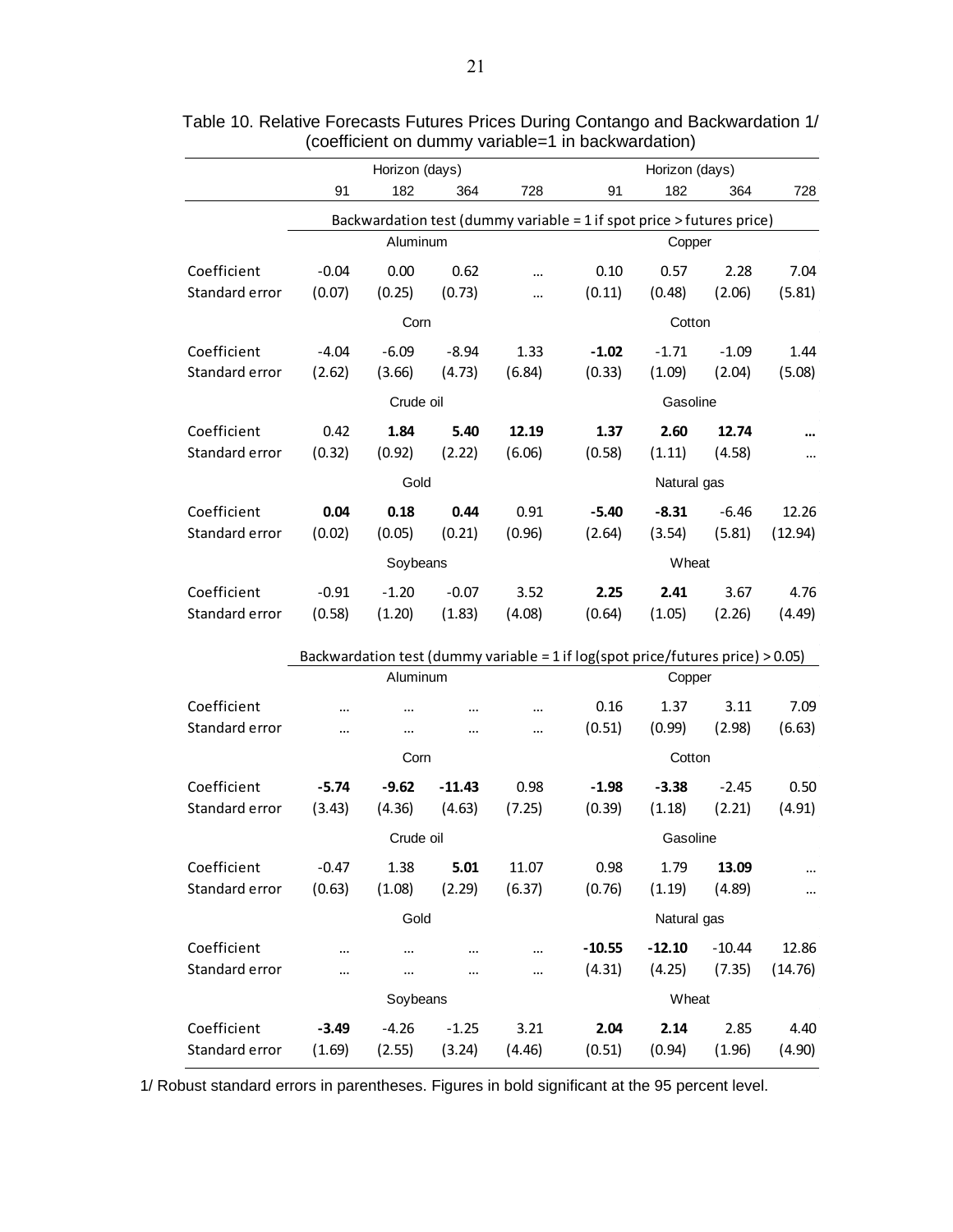What can explain the results in Table 10? One possible reason is that commodity markets are segmented and that spot market participants make better forecasts than their future market counterparts (and offset the "error" caused by the cost of carry as in (19)). Segmentation is likely to be true, but it does not explain why market participants cannot arbitrage both markets; for example, spot market participants should sell spot and buy futures if they expect prices to rise in a backwardated market. Our inability to reject the null, particularly when conditioning on curve shape, is a puzzle when considered against conventional commodity pricing models.

 Table 11 shows the results from the test of the null hypothesis that the forecasting performance of futures prices relative to a random walk does not depend on whether spot prices are in a bull or bear market (i.e., there is no difference in the loss function *d* in either case). Proponents of the view that financial speculation during bull markets leads to futures prices being driven away from fundamental levels should anticipate that futures prices do a worse job of forecasting during these periods. In Table 11, this would mean that the coefficients are positive (see section 2.2 for details).

We find very little evidence to support this view. In most cases, the relative forecasting ability of futures prices does not depend on the phase of the market (the exceptions are the 1 year crude oil and gasoline contracts and near-dated wheat contracts). One explanation for this result is that speculation affects both spot and futures markets and this is likely to be partially true. But at the same time, during a bull market, this would require a large rise in inventories as spot market participants anticipate persistent increases in prices. The evidence of much of the last decade—in which inventories declined as prices rose for many commodities—is inconsistent with this story. We conclude that the results in Table 11 undermine the view that index investing (which takes positions across a basket of commodities) distorts the price discovery process in futures markets.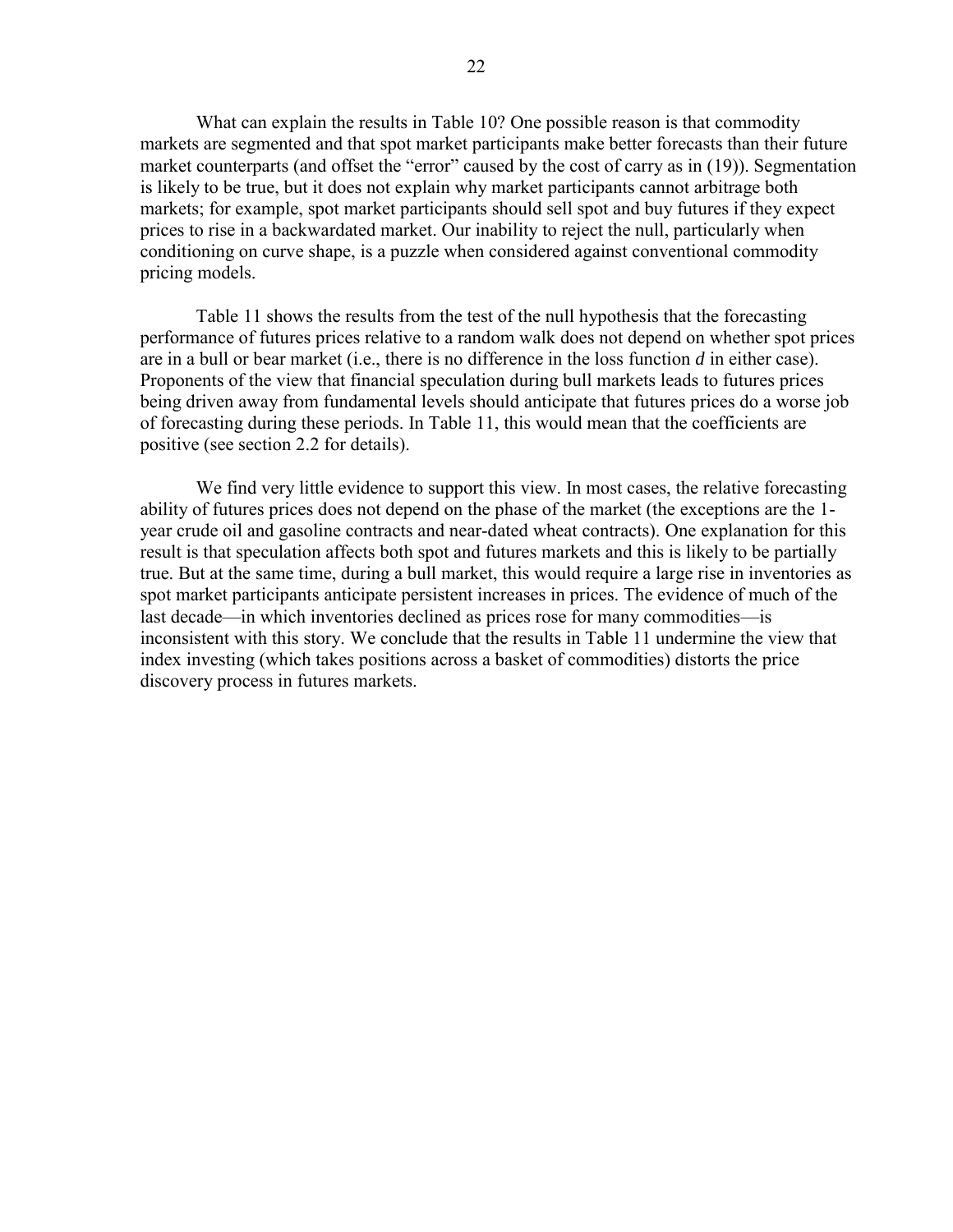| (coefficient on dummy variable=1 in bull market) |                |                       |         |         |                |         |         |  |
|--------------------------------------------------|----------------|-----------------------|---------|---------|----------------|---------|---------|--|
|                                                  | Horizon (days) |                       |         |         | Horizon (days) |         |         |  |
| 91                                               | 182            | 364                   | 728     | 91      | 182            | 364     | 728     |  |
|                                                  | Aluminum       |                       |         |         | Copper         |         |         |  |
| $-0.29$                                          | $-0.45$        | 0.50                  | 1.79    | 0.18    | 0.70           | 1.83    | 6.23    |  |
| (0.11)                                           | (0.24)         | (0.53)                | (1.61)  | (0.10)  | (0.40)         | (1.66)  | (4.91)  |  |
|                                                  | Corn           |                       |         |         | Cotton         |         |         |  |
| $-1.81$                                          | $-3.49$        | $-6.21$               | $-5.58$ | $-1.72$ | $-3.80$        | $-5.33$ | $-6.23$ |  |
| (0.45)                                           | (1.03)         | (2.33)                | (4.51)  | (0.35)  | (1.04)         | (1.90)  | (7.56)  |  |
|                                                  |                | Crude oil<br>Gasoline |         |         |                |         |         |  |
| $-0.19$                                          | 0.25           | 3.37                  | 6.08    | 0.65    | 0.98           | 12.57   | 14.39   |  |
| (0.25)                                           | (0.64)         | (1.62)                | (5.02)  | (0.55)  | (1.09)         | (4.01)  | (8.20)  |  |
|                                                  | Gold           | Natural gas           |         |         |                |         |         |  |
| $-0.07$                                          | $-0.30$        | $-1.09$               | $-3.31$ | $-2.09$ | $-5.33$        | $-8.55$ | $-6.72$ |  |
| (0.02)                                           | (0.06)         | (0.27)                | (1.19)  | (1.49)  | (2.29)         | (3.17)  | (11.89) |  |
| Soybeans                                         |                |                       |         | Wheat   |                |         |         |  |
| $-0.09$                                          | $-0.40$        | $-1.64$               | $-7.00$ | 2.14    | 2.57           | 2.54    | 4.39    |  |
| (0.28)                                           | (0.49)         | (1.15)                | (2.96)  | (0.57)  | (0.82)         | (1.82)  | (3.97)  |  |
|                                                  |                |                       |         |         |                |         |         |  |

| Table 11. Relative Forecasts of Futures Prices During Bull and Bear Markets 1/ |  |  |
|--------------------------------------------------------------------------------|--|--|
| (coefficient on dummy variable=1 in bull market)                               |  |  |

1/ Robust standard errors in parentheses. Figures in bold significant at the 95 percent level.

#### **5. Conclusion**

 We arrive at four main conclusions regarding the forecasting performance of commodity futures prices in this paper. First, futures price-based forecasts are hard to beat. Futures prices perform at least as well as a random walk for most commodities and at most horizons and, in some cases, do significantly better. But the second result is that the failure of futures prices to clearly (and statistically significantly) outperform this benchmark in almost all cases is a puzzle. The spot price reflects the cost of carry and is more influenced by current physical market conditions (and less by expectations of the future) than is the futures price. In the absence of constraints on arbitrage, this should mean that futures prices outperform the random walk, on average. Third, many other naïve time series models, including some that maximize in-sample fit, tend to do much worse than a random walk. Parameter instability renders many time-series models as useless, at best. Fourth, the relative forecasting ability of futures prices deteriorates the longer the forecast horizon, which likely reflects lower liquidity at the back end of futures curves.

 We also assessed the forecasting performance of futures prices relative to a random walk during different market conditions. Theory predicts that futures prices should do much better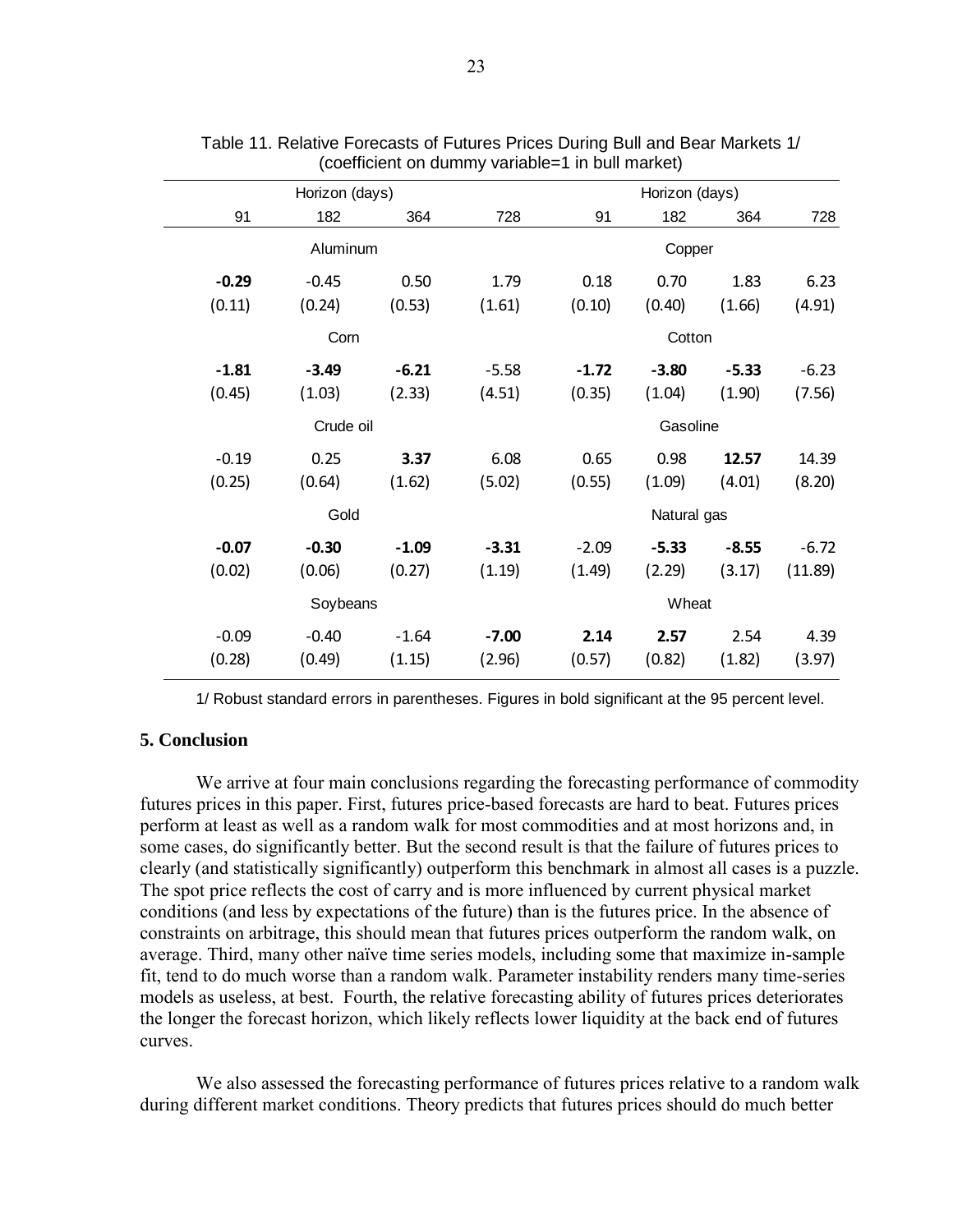than the random walk when the market is in backwardation because the influence of current market conditions on spot prices is particularly strong during these periods. However, we do not find a significant difference in forecasting ability between periods of backwardation and contango. This result holds even when spot prices are significantly above futures prices, in strong backwardation. What can explain this result? Over small sample periods it is possible that permanent shocks that increase prices could lead to better "forecasts" by spot prices. But over long periods and assuming a symmetric distribution of shocks, this cannot be the explanation. Segmented markets could also explain this result, with backwardated markets reflecting different and better information in the spot market about future spot prices than futures markets. But this would require strict and unrealistic limits to arbitrage; what would prevent spot market participants from simply buying cheaper futures contracts? We believe this apparent puzzle would benefit from further research.

We also do not find a significant difference in the forecasting ability of futures markets during bull and bear markets, defined as when spot prices are trending higher or lower. This new result suggests that the recent period of financialization has not distorted the futures price discovery process.